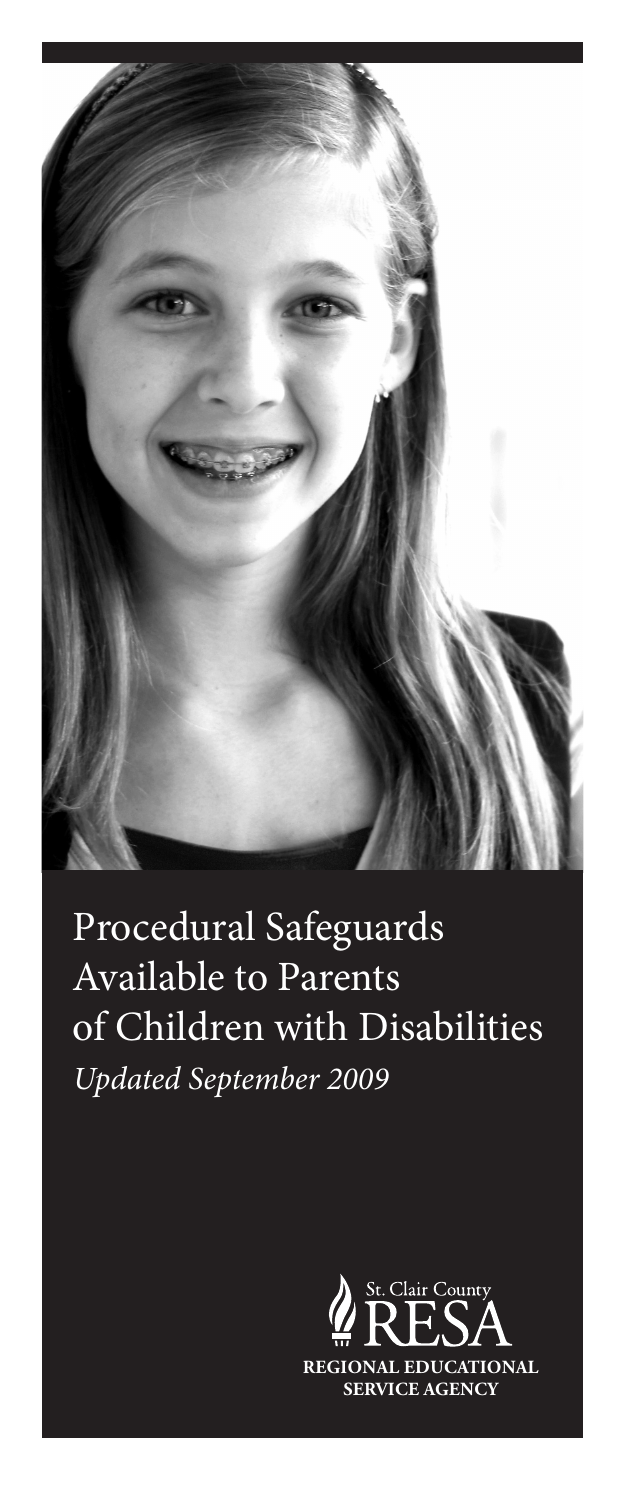# **Procedural Safeguards Available to Parents of Children with Disabilities**

# *Table of Contents*

| Introduction3                    |
|----------------------------------|
| Procedural Safeguards' Notice3   |
| Prior Written Notice 3           |
| Native Language 4                |
| Electronic Mail4                 |
|                                  |
| Parent Consent4                  |
| <b>Independent Educational</b>   |
|                                  |
| Confidentiality of Information.8 |
| Personally Identifiable          |
|                                  |
|                                  |
|                                  |
| Record of Access9                |
| Records on More Than One         |
|                                  |
|                                  |
| List of Types and Locations of   |
| Information 9                    |
|                                  |
| Amendment of Records at          |
| Parent's Request9                |
| Opportunity for a Hearing10      |
| Hearing Procedures10             |
| Result of Hearing10              |
| Consent for Disclosure           |
| of Personally Identifiable       |
| Information 10                   |
|                                  |
| Destruction of Information11     |
| Student Rights11                 |
| Mediation 11                     |
| Impartiality of Mediator12       |
| State Complaint Procedures12     |
| Adoption of State Complaint      |
| Procedures13                     |
| Minimum State Complaint          |
| Procedures13                     |
| Filing a State Complaint 14      |
| Filing a Due Process Complaint   |
|                                  |
| Due Process Complaint15          |
| Model Forms16                    |
| The Child's Placement While the  |
| Due Process Complaint and        |
| Hearing are Pending16            |
|                                  |
| Resolution Process 16            |
| Impartial Due Process Hearing.   |
| Impartial Administrative Law     |
|                                  |
|                                  |

| Subject Matter of Due Process      |
|------------------------------------|
|                                    |
| Timeline for Requesting a          |
|                                    |
| Exceptions to the Timeline 18      |
| Hearing Rights18                   |
| Hearing Decisions 19               |
| Construction Clause 19             |
| Separate Request for a Due         |
| Process Hearing 19                 |
| Findings and Decision to           |
| Advisory Panel and General         |
|                                    |
| Finality of Decision; Appeal;      |
| Impartial Review19                 |
| Timelines and Convenience of       |
|                                    |
| Civil Actions, Including the       |
| Time Period in Which to File       |
| Those Actions20                    |
| Jurisdiction of District Courts 20 |
| Rule of Construction20             |
| Attorney Fees 20                   |
| Authority of School Personnel      |
|                                    |
| Manifestation Determination 23     |
|                                    |
| Notification24                     |
| Change of Placement Because        |
| of Disciplinary Removals24         |
| Determination of Setting24         |
|                                    |
| Authority of an Administrative     |
| Law Judge25                        |
| Placement During Appeals 25        |
| Protections for Children Not Yet   |
| Eligible for Special Education     |
| and Related Services25             |
| Referral to and Action by Law      |
| Enforcement and Judicial           |
| Authorities26                      |
| Transmittal of Records26           |
| Requirements for Unilateral        |
| Placement by Parents of            |
| Children in Private Schools        |
| at Public Expense27                |
| Transfer of Parental Rights at     |
| Age of Majority 27                 |
| Federal Definitions28              |
| School-Based Medicaid 28           |
|                                    |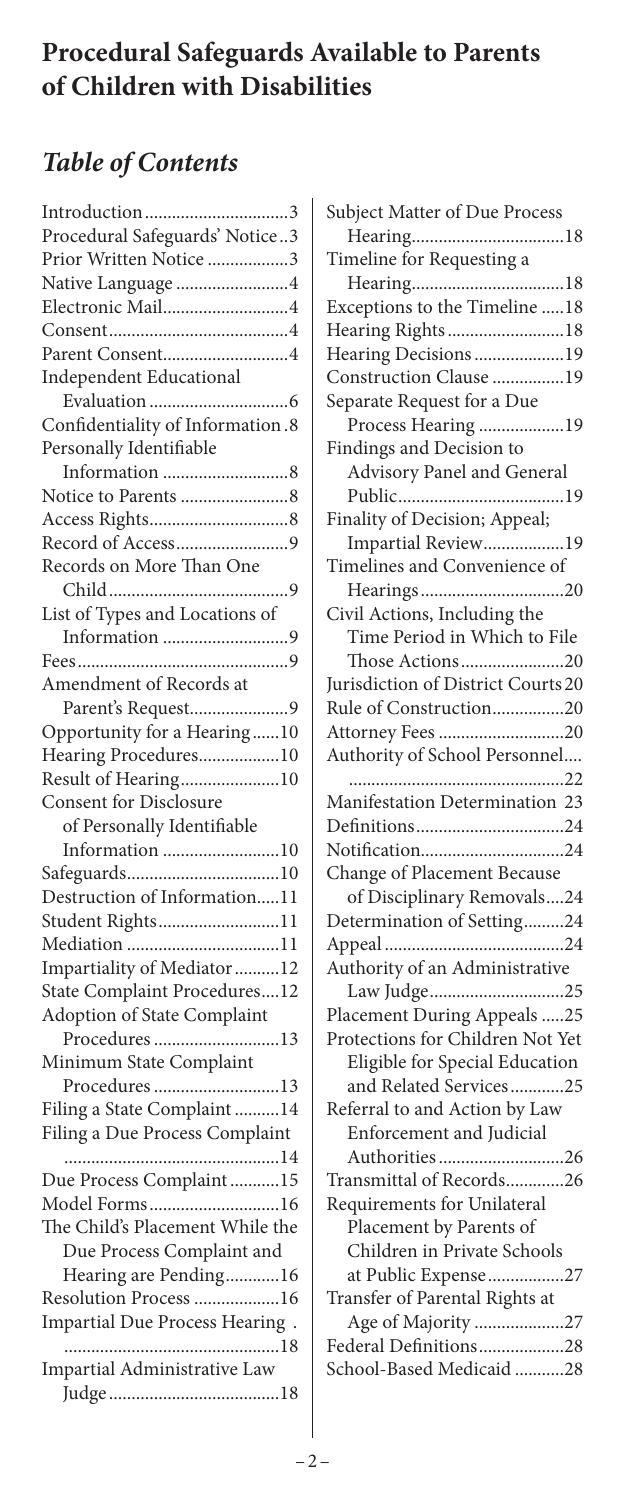#### **Introduction**

This document provides parents of students with disabilities, from birth through age 26, an overview of their educational rights with respect to special education. This document incorporates all procedural safeguards to parents and students with disabilities afforded under the Individuals with Disabilities Education Act (IDEA) and the IDEA implementing regulations.

### **Procedural Safeguards' Notice**

The Individuals with Disabilities Education Act (IDEA), the Federal law concerning the education of students with disabilities, requires schools to provide parents of a child with a disability with a notice containing a full explanation of the procedural safeguards available under the IDEA and U.S. Department of Education regulations. A copy of this notice must be given to parents only one time a school year, except that a copy must be given to the parents: (1) upon initial referral or parent request for evaluation; (2) upon receipt of the first State complaint under 34 CFR §§300.151 through 300.153 and upon receipt of the first due process complaint under §300.507 in a school year; (3) when a decision is made to take a disciplinary action that constitutes a change of placement; and (4) upon parent request. [34 CFR §300.504(a)]This procedural safeguards notice must include a full explanation of all of the procedural safeguards available under §300.148 (unilateral placement at private school at public expense), §§300.151 through 300.153 (State complaint procedures), §300.300 (consent), §§300.502 through 300.503, §§300.505 through 300.518, and §§300.530 through 300.536 (procedural safeguards in Subpart E of the Part B regulations), and §§300.610 through 300.625 (confidentiality of information provisions in Subpart F).

## **Prior Written Notice**

Your school district (the term "school district," as used in this Notice, includes a public school academy) must give you written notice (provide you certain information in writing), whenever it: (1) Proposes to initiate or to change the identification, evaluation, or educational placement of your child, or the provision of a free appropriate public education (FAPE) to your child; or (2) Refuses to initiate or to change the identification, evaluation, or educational placement of your child, or the provision of FAPE to your child. The written notice must: (1)Describe the action that your school district proposes or refuses to take; (2)Explain why your school district is proposing or refusing to take the action; (3) Describe each evaluation procedure, assessment, record, or report your school district used in deciding to propose or refuse the action; (4) Include a statement that you have protections under the procedural safeguards provisions in Part B of the IDEA; (5)Tell you how you can obtain a description of the procedural safeguards if the action that your school district is proposing or refusing is not an initial referral for evaluation; (6) Include resources for you to contact for help in understanding Part B of the IDEA; (7) Describe any other choices that your child's individualized education program (IEP) Team considered and the reasons why those choices were rejected; and (8) Provide a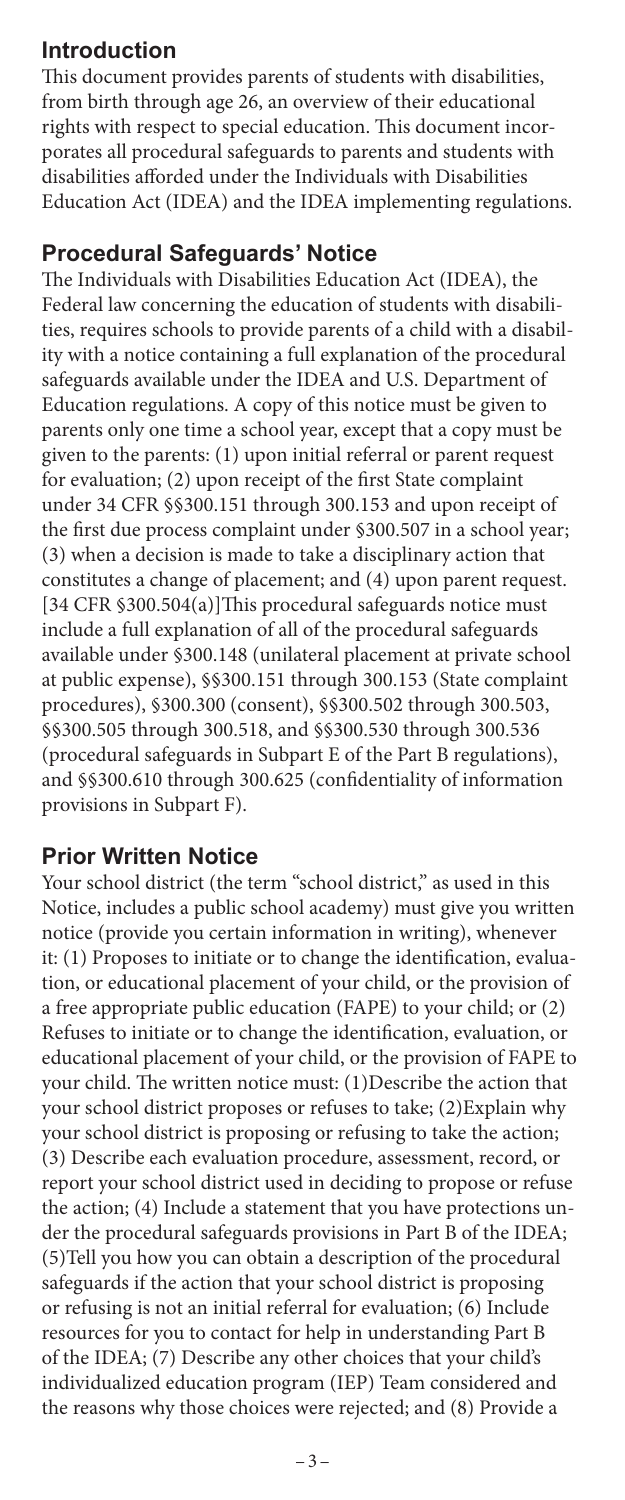description of other reasons why your school district proposed or refused the action. A public agency may use the IEP as part of the prior written notice as long as the document(s) the parent receives meets all the requirements in §300.503. The notice must be: (1)Written in language understandable to the general public; and (2)Provided in your native language or other mode of communication you use, unless it is clearly not feasible to do so. If your native language or other mode of communication is not a written language, your school district must ensure that: (3)The notice is translated for you orally by other means in your native language or other mode of communication; (4)You understand the content of the notice; and (5)There is written evidence that 1 and 2 have been met.

#### **Native Language**

Native language, when used with an individual who has limited English proficiency, means the following: (1) The language normally used by that person, or, in the case of a child, the language normally used by the child's parents; (2) In all direct contact with a child (including evaluation of the child), the language normally used by the child in the home or learning environment. For a person with deafness or blindness, or for a person with no written language, the mode of communication is what the person normally uses (such as sign language, Braille, or oral communication).

### **Electronic Mail**

If your school district offers parents the choice of receiving documents by e-mail, you may choose to receive the following by e-mail: (1) Prior written notice; (2) Procedural safeguards notice; and Notices related to a due process complaint.

## **Consent**

Consent means: (1) You have been fully informed in your native language or other mode of communication (such as sign language, Braille, or oral communication) of all information about the action for which you are giving consent. (2) You understand and agree in writing to that action, and the consent describes that action and lists the records (if any) that will be released and to whom; and, (3) You understand that the consent is voluntary on your part and you may withdraw your consent at anytime. Your withdrawal of consent does not negate (undo) an action that has occurred after you gave your consent and before you withdrew it.

## **Parent Consent**

Your school district cannot conduct an initial evaluation of your child to determine whether your child is eligible under Part B of the IDEA to receive special education and related services without first providing you with prior written notice of the proposed action and without obtaining your consent as described under the heading, Parental Consent — Definition. Your school district must make reasonable efforts to obtain your informed consent for an initial evaluation to decide whether your child is a child with a disability. Your consent for initial evaluation does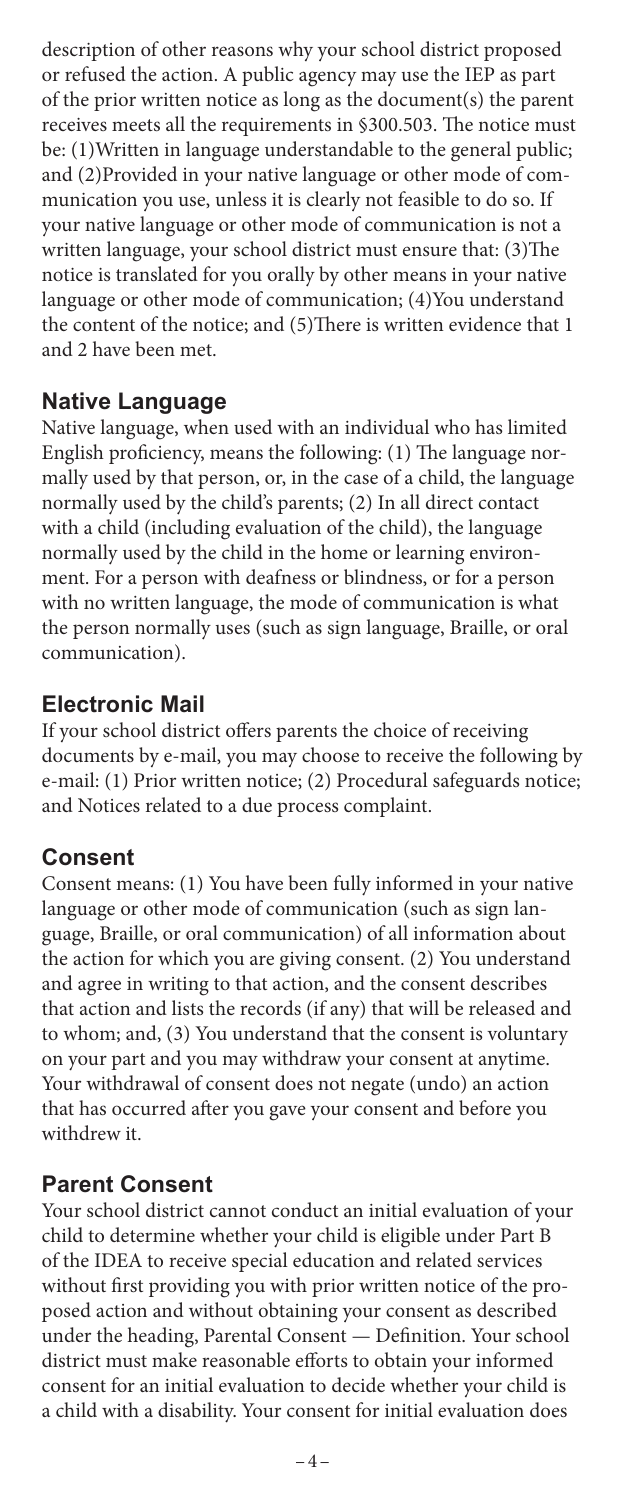not mean that you have also given your consent for the school district to start providing special education and related services to your child. If your child is enrolled in public school or you are seeking to enroll your child in a public school and you have refused to provide consent or failed to respond to a request to provide consent for an initial evaluation, your school district may, but is not required to, seek to conduct an initial evaluation of your child by utilizing the Act's mediation or due process complaint, resolution meeting, and impartial due process hearing procedures. Your school district will not violate its obligations to locate, identify, and evaluate your child if it does not pursue an evaluation of your child in these circumstances. If a child is a ward of the State and is not living with his/her parent, the school district does not need consent from the parent for an initial evaluation to determine if the child is a child with a disability if: (1) Despite reasonable efforts to do so, the school district cannot find the child's parent; (2) The rights of the parents have been terminated in accordance with State law; or (3) A judge or a public agency with responsibility for the general care of the child has assigned the right to make educational decisions and to consent for an initial evaluation to an individual other than the parent. Ward of the State, as used in the IDEA, means a child who, is: (1) A foster child, unless the child's foster parent has been assigned the right to make educational decisions on the child's behalf by a judge overseeing the child's case or a public agency with responsibility for the general care of the child; (2) Considered a ward of the State under State law; (3) Considered a ward of the court under State law; or (4) In the custody of a public child welfare agency. Your school district must obtain your informed consent before providing special education and related services to your child for the first time, and must make reasonable efforts to obtain that informed consent. If you do not respond to a request to provide your consent for your child to receive special education and related services for the first time, or if you refuse to give such consent, your school district may not use the procedural safeguards (i.e., mediation, due process complaint, resolution meeting, or an impartial due process hearing) in order to obtain agreement or a ruling that the special education and related services (recommended by your child's IEP Team) may be provided to your child without your consent. If you refuse to give your consent for your child to receive special education and related services for the first time, or if you do not respond to a request to provide such consent and the school district does not provide your child with the special education and related services for which it sought your consent, your school district: (1) Is not in violation of the requirement to make a FAPE available to your child for its failure to provide those services to your child; and (2) Is not required to have an IEP meeting or develop an IEP for your child for the special education and related services for which your consent was requested.

**Revocation of Parental Consent:** If you inform the school district in writing that you revoke (take back) your consent for your school district to provide special education and related services to your child, your school district: (1) May not continue to provide special education and related services to your child;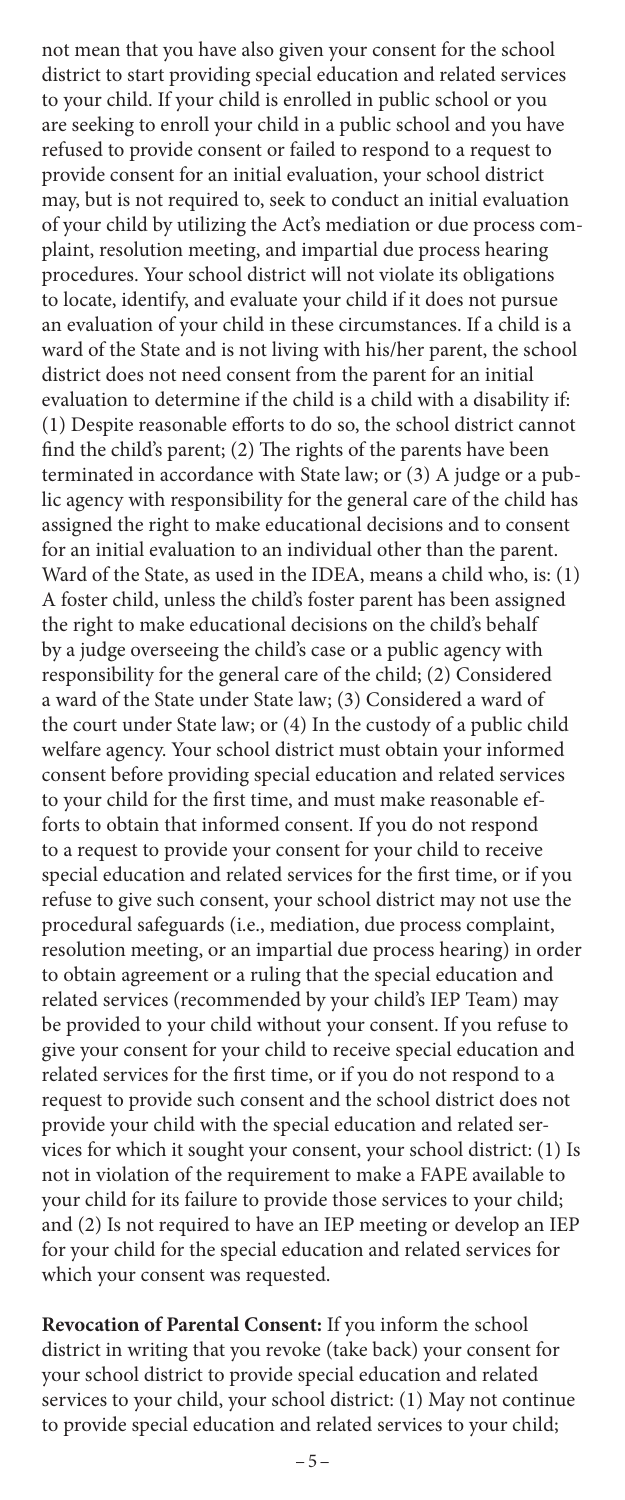(2) Must provide you with timely prior written notice, consistent with §300.503 of the IDEA regulations, of their proposal to discontinue special education and related services based on receipt of your written revocation of consent; (3) May not use due process procedures (i.e. mediation, resolution meeting, or an impartial due process hearing) in order to obtain agreement or a ruling that the services may be provided to your child; (4) Is not in violation of the requirement to make FAPE available to your child for its failure to provide further special education and related services to your child; (5) Is not required to have an IEP meeting or develop an IEP for your child for the further provision of special education and related services; and, (6) Is not required to amend your child's education records to remove any reference to your child's receipt of special education and related services because of the revocation of consent. Your school district must obtain your informed consent before it reevaluates your child, unless your school district can demonstrate that: (1) It took reasonable steps to obtain your consent for your child's reevaluation; and (2) You did not respond. If you refuse to consent to your child's reevaluation, the school district may, but is not required to, pursue your child's reevaluation by using the mediation, due process complaint, resolution meeting, and impartial due process hearing procedures to seek to override your refusal to consent to your child's reevaluation. As with initial evaluations, your school district does not violate its obligations under Part B of the IDEA if it declines to pursue the reevaluation in this manner. Your school must maintain documentation of reasonable efforts to obtain parental consent for initial evaluations, to provide special education and related services for the first time, to reevaluation and to locate parents of wards of the State for initial evaluations. The documentation must include a record of the school district's attempts in these areas, such as: (1) Detailed records of telephone calls made or attempted and the results of those calls; (2) Copies of correspondence sent to the parents and any responses received; and (3) Detailed records of visits made to the parent's home or place of employment and the results of those visits. Your consent is not required before your school district may: (1) Review existing data as part of your child's evaluation or a reevaluation; or (2) Give your child a test or other evaluation that is given to all children unless, before that test or evaluation, consent is required from all parents of all children. Your school district may not use your refusal to consent to one service or activity to deny you or your child any other service, benefit, or activity. If you have enrolled your child in a private school at your own expense or if you are home schooling your child, and you do not provide your consent for your child's initial evaluation or your child's reevaluation, or you fail to respond to a request to provide your consent, the school district may not use its consent override procedures (i.e., mediation, due process complaint, resolution meeting, or an impartial due process hearing) and is not required to consider your child as eligible to receive equitable services (services made available to parentally-placed private school children with disabilities).

#### **Independent Educational Evaluation**

As described below, you have the right to obtain an independent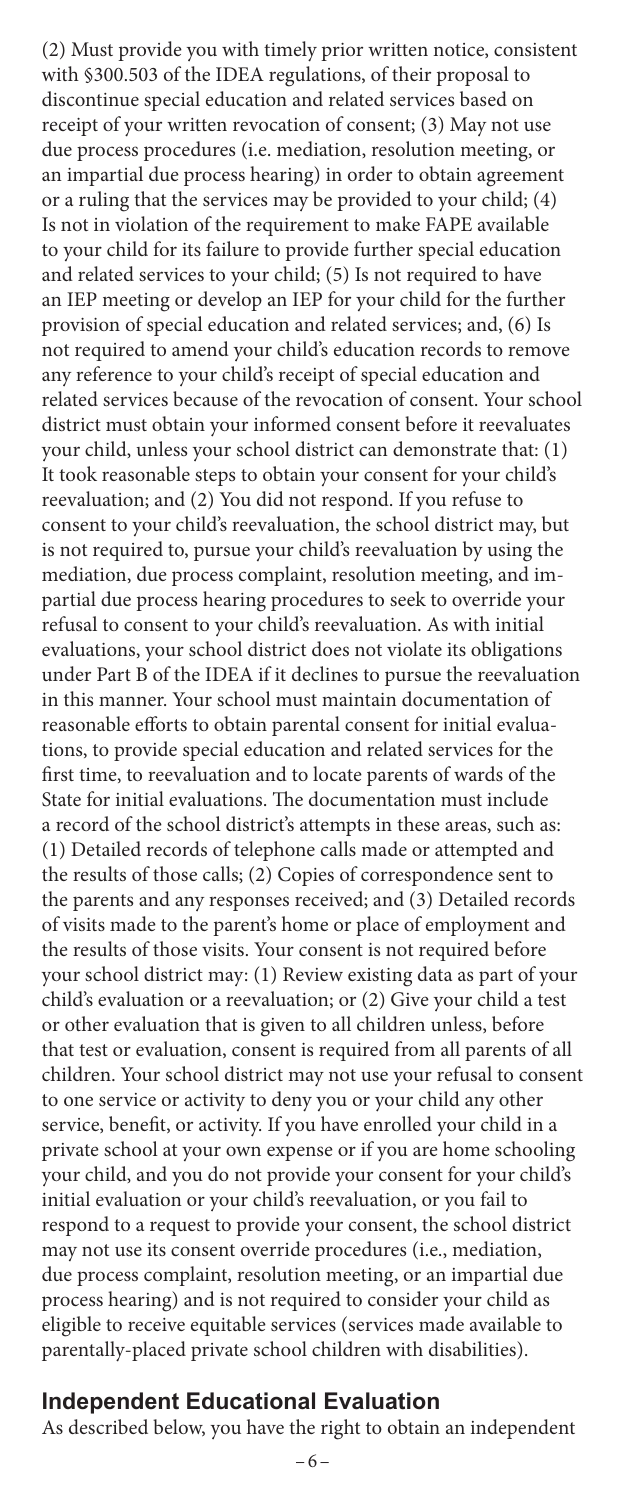educational evaluation (IEE) of your child if you disagree with the evaluation of your child that was obtained by your school district. If you request an IEE, the school district must provide you with information about where you may obtain an IEE and about the school district's criteria that apply to IEEs. IEE means an evaluation conducted by a qualified examiner who is not employed by the school district responsible for the education of your child. Public expense means that the school district either pays for the full cost of the evaluation or ensures that the evaluation is otherwise provided at no cost to you, consistent with the provisions of Part B of the IDEA, which allow each state to use whatever state, local, federal, and private sources of support are available in the state to meet the requirements of Part B of the Act. You have the right to an IEE of your child at public expense if you disagree with an evaluation of your child obtained by your school district, subject to the following conditions: (1)If you submit a written request for an IEE of your child at public expense, your school district must respond, in writing, to the request within seven calendar days of the receipt of the request, indicating the district's intent to either: (a) provide the IEE at public expense; or (b) file a due process complaint to request a hearing to show that it's evaluation of your child is appropriate. (2)If your school district requests a hearing and the final decision is that your school district's evaluation of your child is appropriate, you still have the right to an IEE, but not at public expense. (3)If you request an IEE of your child, the school district may ask why you object to the evaluation of your child obtained by your school district. However, your school district may not require an explanation and may not unreasonably delay either providing the IEE of your child at public expense or filing a due process complaint to request a due process hearing to defend the school district's evaluation of your child. If an IEE that you obtain does not meet the school district's criteria, the school district may file a due process complaint. If the final decision in the hearing is that the evaluation did not meet the school district's criteria, public reimbursement of the expense of your IEE may be denied. You are entitled to only one IEE of your child at public expense each time your school district conducts an evaluation of your child with which you disagree. If you obtain an IEE of your child at public expense or you share with the school district an evaluation of your child that you obtained at private expense (1) Your school district must consider the results of the evaluation of your child, if it meets the school district's criteria for IEEs, in any decision made with respect to the provision of a FAPE to your child; and (2)You or your school district may present the evaluation as evidence at a due process hearing regarding your child. If an administrative law judge (ALJ) requests an IEE of your child as part of a due process hearing, the cost of the evaluation must be at public expense. If an IEE is at public expense, the criteria under which the evaluation is obtained, including the location of the evaluation and the qualifications of the examiner, must be the same as the criteria that the school district uses when it initiates an evaluation (to the extent those criteria are consistent with your right to an IEE). Except for the criteria described above, a school district may not impose conditions or timelines related to obtaining an IEE at public expense.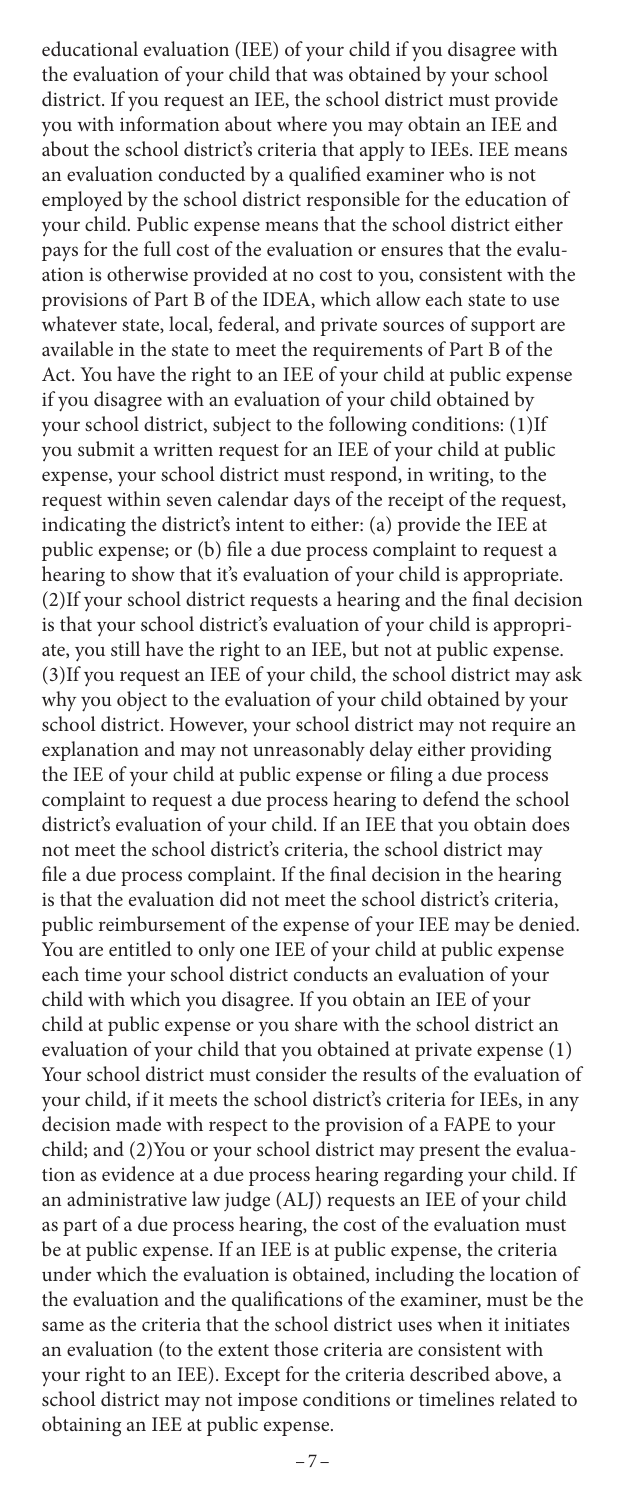# **Confidentiality of Information**

Destruction means physical destruction or removal of personal identifiers from information so that the information is no longer personally identifiable. Education records means the type of records covered under the definition of ''education records'' in 34 CFR Part 99 (the regulations implementing the Family Educational Rights and Privacy Act of 1974, 20 U.S.C. 1232g (FERPA)). FERPA defines "education records" as records that are directly related to a student and maintained by an educational agency or by a party acting for the agency. Participating agency means any school district, agency or institution that collects, maintains, or uses personally identifiable information, or from which information is obtained, under Part B of the IDEA.

## **Personally Identifiable Information**

Personally identifiable means information that has:(a) Your child's name, your name as the parent, or the name of another family member; (b) Your child's address; (c) A personal identifier, such as your child's social security number or student number; or, (d) A list of personal characteristics or other information that would make it possible to identify your child with reasonable certainty.

## **Notice to Parents**

The Michigan Department of Education (MDE) must give notice to parents that the MDE has procedures and policies that are adequate to fully inform parents about confidentiality of personally identifiable information, including: (1) A description of the extent to which the notice is given in the native languages of the various population groups in the State; (2) A description of the children on whom personally identifiable information is maintained, the types of information sought, the methods the State intends to use in gathering the information (including the sources from whom information is gathered), and the uses to be made of the information; (3) A summary of the policies and procedures that participating agencies must follow regarding storage, disclosure to third parties, retention, and destruction of personally identifiable information; and, (4) A description of all of the rights of parents and children regarding this information, including the rights under the FERPA and its implementing regulations in 34 CFR Part 99. Before any major identification, location, or evaluation activity (also known as "child find"), the notice must be published or announced in newspapers or other media, or both, with circulation adequate to notify parents throughout the State of the activity to locate, identify, and evaluate children in need of special education and related services.

## **Access Rights**

The participating agency must permit you to inspect and review any education records relating to your child that are collected, maintained, or used by the participating agency under Part B of the IDEA. The participating agency must comply with your request to inspect and review any education records on your child without unnecessary delay and before any meeting regarding an IEP, or any impartial due process hearing (including a resolution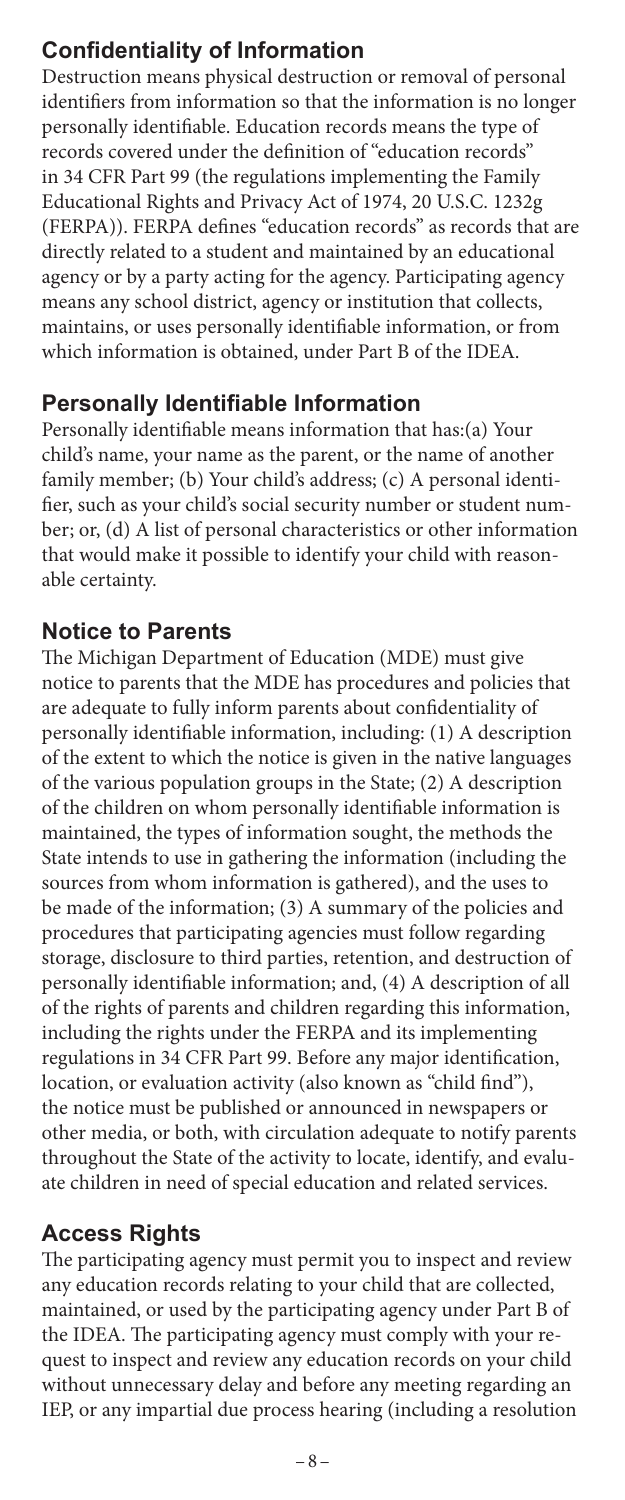meeting or a hearing regarding discipline), and in no case more than 45 calendar days after you have made a request. Your right to inspect and review education records includes: (1) Your right to a response from the participating agency to your reasonable requests for explanations and interpretations of the records; (2) Your right to request that the participating agency provide copies of the records if you cannot effectively inspect and review the records unless you receive those copies; and, (3) Your right to have your representative inspect and review the records. The participating agency may presume that you have authority to inspect and review records relating to your child unless advised that you do not have the authority under applicable State law governing such matters as guardianship, or separation and divorce.

## **Record of Access**

Each participating agency must keep a record of parties obtaining access to education records collected, maintained, or used under Part B of the IDEA (except access by parents and authorized employees of the participating agency), including the name of the party, the date access was given, and the purpose for which the party is authorized to use the records.

## **Records on More Than One Child**

If any education record includes information on more than one child, the parents of those children have the right to inspect and review only the information relating to their child or to be informed of that specific information.

## **List of Types and Locations of Information**

On request, each participating agency must provide you with a list of the types and locations of education records collected, maintained, or used by the agency.

## **Fees**

Each participating agency may charge a fee for copies of records that are made for you under Part B of the IDEA, if the fee does not effectively prevent you from exercising your right to inspect and review those records. A participating agency may not charge a fee to search for or to retrieve information under Part B of the IDEA.

## **Amendment of Records at Parent's Request**

If you believe that information in the education records regarding your child collected, maintained, or used under Part B of the IDEA is inaccurate, misleading, or violates the privacy or other rights of your child, you may request the participating agency that maintains the information to change the information. The participating agency must decide whether to change the information in accordance with your request within a reasonable period of time of receipt of your request. If the participating agency refuses to change the information in accordance with your request, it must inform you of the refusal and advise you of the right to a hearing as described under the heading, Opportunity for a Hearing.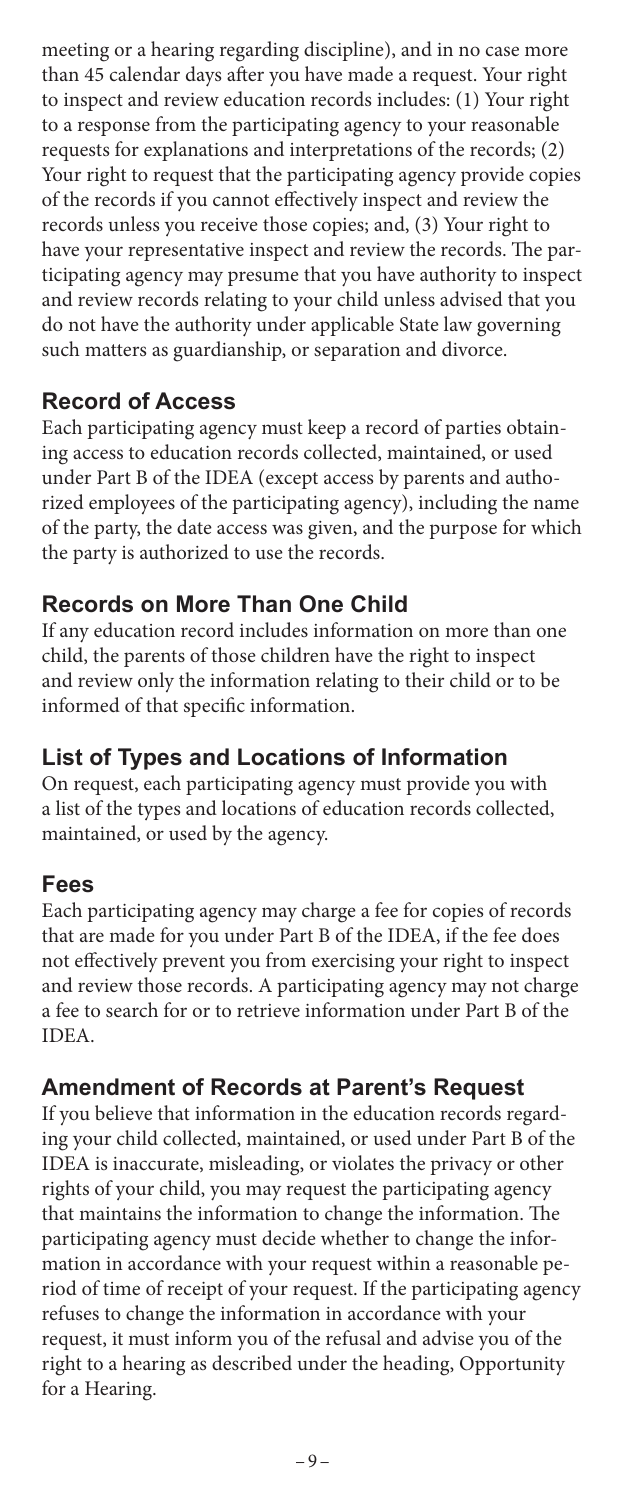# **Opportunity for a Hearing**

The participating agency must, on request, provide you an opportunity for a hearing to challenge information in education records regarding your child to ensure that it is not inaccurate, misleading, or otherwise in violation of the privacy or other rights of your child.

### **Hearing Procedures**

A hearing to challenge information in education records must be conducted according to the procedures for such hearings under the FERPA.

## **Result of Hearing**

If, as a result of the hearing, the participating agency decides that the information is inaccurate, misleading or otherwise in violation of the privacy or other rights of the child, it must change the information accordingly and inform you in writing. If, as a result of the hearing, the participating agency decides that the information is not inaccurate, misleading, or otherwise in violation of the privacy or other rights of your child, it must inform you of your right to place in the records that it maintains on your child a statement commenting on the information or providing any reasons you disagree with the decision of the participating agency. Such an explanation placed in the records of your child must: (1) Be maintained by the participating agency as part of the records of your child as long as the record or contested portion is maintained by the participating agency; and (2)If the participating agency discloses the records of your child or the challenged portion to any party, the explanation must also be disclosed to that party.

### **Consent for Disclosure of Personally Identifiable Information**

Unless disclosure of personally identifiable information contained in education records (without parental consent) is authorized under the FERPA, your consent must be obtained before personally identifiable information is disclosed to parties other than officials of participating agencies. Except under the circumstances specified below, your consent is not required before personally identifiable information is released to officials of participating agencies for purposes of meeting a requirement of Part B of the IDEA. Your consent, or consent of an eligible child who has reached the age of majority under State law, must be obtained before personally identifiable information is released to officials of participating agencies providing or paying for transition services. If your child is in, or is going to go to, a private school that is not located in the same school district you reside in, your consent must be obtained before any personally identifiable information about your child is released between officials in the school district where the private school is located and officials in the school district where you reside.

## **Safeguards**

Each participating agency must protect the confidentiality of personally identifiable information at collection, storage, disclosure,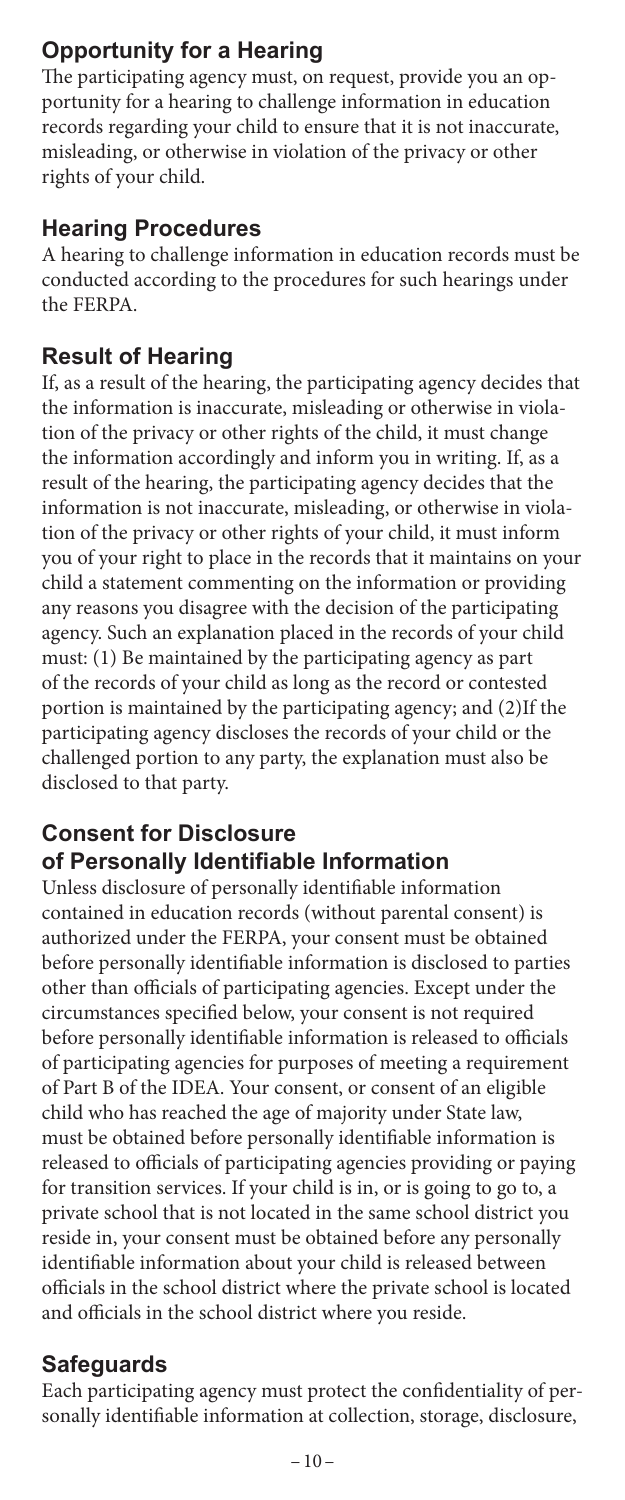and destruction stages. One official at each participating agency must assume responsibility for ensuring the confidentiality of any personally identifiable information. All persons collecting or using personally identifiable information must receive training or instruction regarding Michigan's policies and procedures regarding confidentiality under Part B of the IDEA and the FERPA. Each participating agency must maintain, for public inspection, a current listing of the names and positions of those employees within the agency who may have access to personally identifiable information.

#### **Destruction of Information**

Your school district must inform you when personally identifiable information collected, maintained, or used under Part B of the IDEA is no longer needed to provide educational services to your child. The information must be destroyed at your request. However, a permanent record of your child's name, address, and phone number, his or her grades, attendance record, classes attended, grade level completed, and year completed may be maintained without time limitation.

### **Student Rights**

Under the regulations for FERPA, the rights of parents regarding education records are transferred to the student at age 18.The rights of parents under Part B of the IDEA regarding education records are also transferred to the student at age 18. However, a participating agency must provide any notice required under Part B of the IDEA to both the student and the parents.

#### **Mediation**

The MDE has established procedures to make mediation available to allow you and the school district to resolve disagreements involving any matter under Part B or Part C of the IDEA, including matters arising prior to the filing of a state complaint or a due process complaint. Thus, mediation is available to resolve disputes under Part B or Part C of the IDEA, whether or not you have filed a due process complaint to request a due process hearing as described under the heading, Filing a Due Process Complaint. The procedures ensure that the mediation process: (1)Is voluntary on your part and the school district's part; (2) Is not used to deny or delay your right to a due process hearing, or to deny any other rights you have under Part B or Part C of the IDEA; and (3)Is conducted by a qualified and impartial mediator who is trained in effective mediation techniques. The school district may develop procedures that offer parents and schools that choose not to use the mediation process, an opportunity to meet, at a time and location convenient to you, with a disinterested party: (1) Who is under contract with an appropriate alternative dispute resolution entity, or a parent training and information center or community parent resource center in the State; and (2) Who would explain the benefits and encourage the use of the mediation process to you. The MDE must maintain a list of people who are qualified mediators and know the laws and regulations relating to the provision of special education and related services. The MDE must select mediators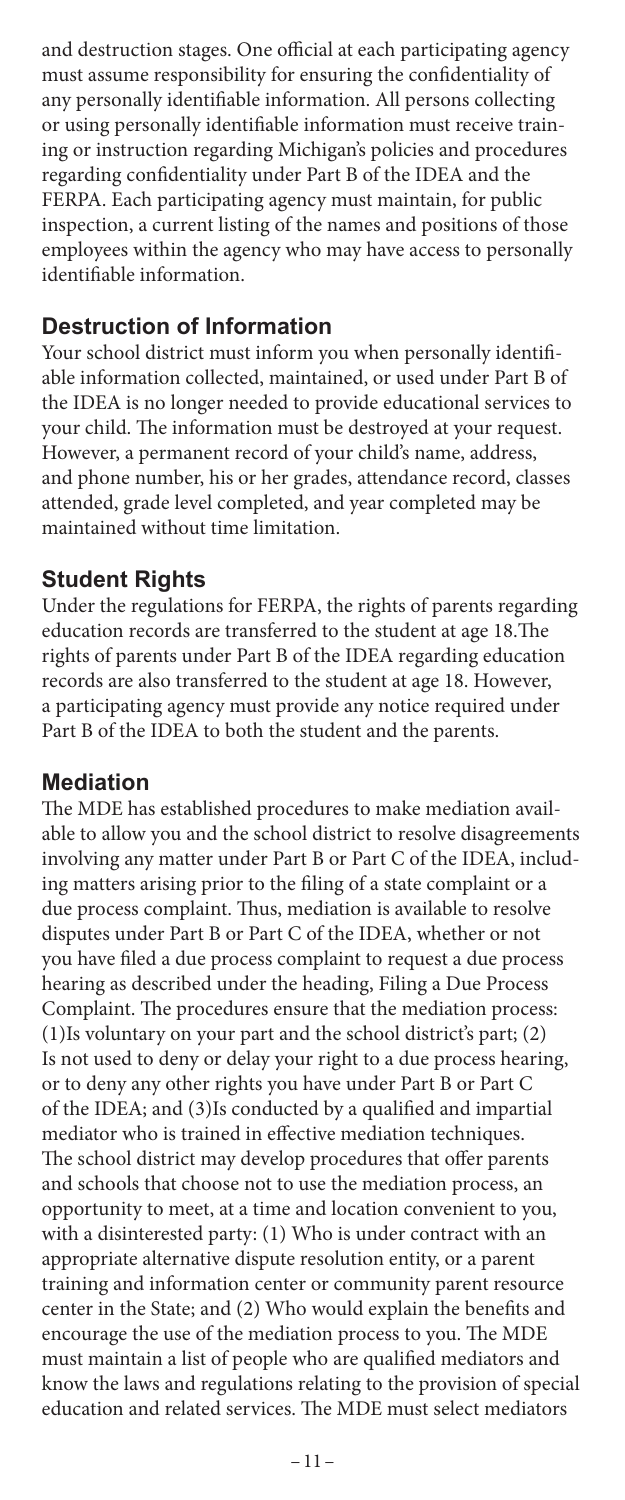on a random, rotational, or other impartial basis. The State is responsible for the cost of the mediation process, including the costs of meetings. These services are provided by the Michigan Special Education Mediation Program at http://www.cenmi.org/ msemp/. Each meeting in the mediation process must be scheduled in a timely manner and held at a place that is convenient for you and the school district. If you and the school district resolve a dispute through the mediation process, both parties must enter into a legally binding agreement that sets forth the resolution and that: (1) States that all discussions that happened during the mediation process will remain confidential and may not be used as evidence in any subsequent due process hearing or civil proceeding; and (2) Is signed by both you and a representative of the school district who has the authority to bind the school district. A written, signed mediation agreement is enforceable in any State court of competent jurisdiction (a court that has the authority under State law to hear this type of case) or in a district court of the United States. Discussions that happened during the mediation process must be confidential. They cannot be used as evidence in any future due process hearing or civil proceeding of any federal court or state court of a state receiving assistance under Part B or Part C of the IDEA.

#### **Impartiality of Mediator**

The mediator: (1)May not be an employee of the MDE or the school district that is involved in the education or care of your child; and(2)Must not have a personal or professional interest which conflicts with the mediator's objectivity. A person who otherwise qualifies as a mediator is not an employee of a school district or State agency solely because he or she is paid by the agency or school district to serve as a mediator.

#### **State Complaint Procedures**

The regulations for Part B of IDEA set forth separate procedures for State complaints and for due process complaints and hearings. As explained below, any individual or organization may file a State complaint alleging a violation of any Part B or Part C requirement by a school district, the MDE, or any other public agency. Only you or a school district may file a due process complaint on any matter relating to a proposal or a refusal to initiate or change the identification, evaluation or educational placement of a child with a disability, or the provision of a FAPE to the child. While staff of the MDE generally must resolve a State complaint within a 60-calendar-day timeline, unless the timeline is properly extended, an ALJ must hear a due process complaint (if not resolved through a resolution meeting or through mediation) and issue a written decision within 45-calendar days after the end of the resolution period, as described in this document under the heading, Resolution Process, unless the ALJ grants a specific extension of the timeline at your request or the school district's request. The State complaint and due process complaint, resolution and hearing procedures are described more fully below.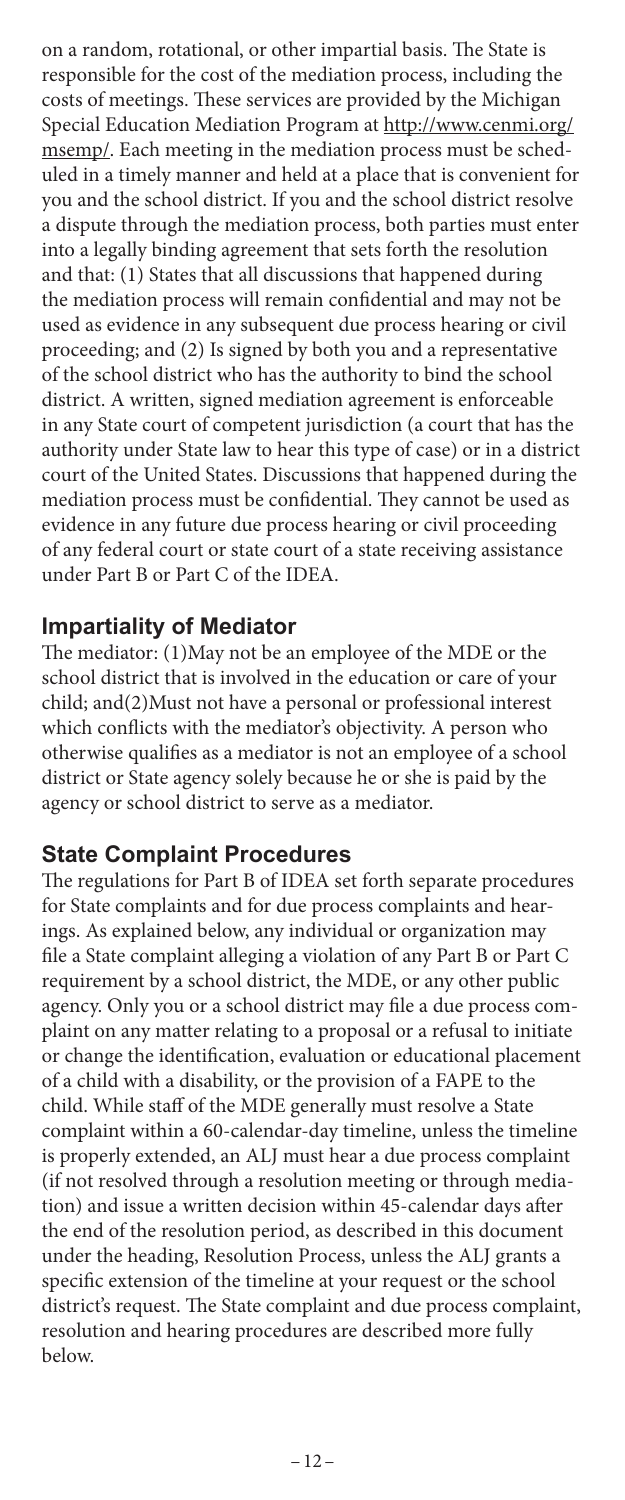#### **Adoption of State Complaint Procedures**

The MDE must have written procedures (see Administrative Rules for Special Education, Rule 340.1701a, 340.1851-1853) for: (1) Resolving any State complaint, including a complaint filed by an organization or individual from another State; (2) The filing of a complaint. (3) Widely disseminating the State complaint procedures to parents and other interested individuals, including parent training and information centers, protection and advocacy agencies, independent living centers, and other appropriate entities. In resolving a State complaint in which the MDE has found a failure to provide appropriate services, the MDE must address (1) The failure to provide appropriate services, including corrective action appropriate to address the needs of the child; and (2) Appropriate future provision of services for all children with disabilities.

#### **Minimum State Complaint Procedures**

The MDE, through the Office of Special Education and Early Intervention Services (OSE/EIS), will include in its State complaint procedures a time limit of 60 calendar days after a complaint is filed to: (1) Carry out an independent on-site investigation, if the MDE determines that an investigation is necessary; (2) Give the complainant the opportunity to submit additional information, either orally or in writing, about the allegations in the complaint; (3) Provide the school district or other public agency with the opportunity to respond to the complaint, including, at a minimum: (a) at the option of the agency, a proposal to resolve the complaint; and, (b) an opportunity for a parent who has filed a complaint and the agency to agree voluntarily to engage in mediation; (4) Review all relevant information and make an independent determination as to whether the school district or other public agency is violating a requirement of Part B of the IDEA; and, (5) Issue a written decision to the complainant that addresses each allegation in the complaint and contains: (a) findings of fact and conclusions; and, (b) the reasons for the MDE's final decision. The MDE's procedures described above also must: (1) Permit an extension of the 60-calendar day time limit only if: (a) exceptional circumstances exist with respect to a particular State complaint; or, (b) the parent and the school district or other public agency involved voluntarily agree to extend the time to resolve the matter through mediation;.(2) Include procedures for effective implementation of the MDE's final decision, if needed, including: (a) technical assistance activities; (b) negotiations; and (c) corrective actions to achieve compliance. If a written State complaint is received that is also the subject of a due process hearing as described below under the heading, Filing a Due Process Complaint, or the State complaint contains multiple issues of which one or more are part of such a hearing, the State must set aside the State complaint, or any part of the State complaint that is being addressed in the due process hearing until the hearing is over. Any issue in the State complaint that is not a part of the due process hearing must be resolved using the time limit and procedures described above If an issue raised in a State complaint has previously been decided in a due process hearing involving the same parties (you and the school district), then the due process hearing decision is binding on that issue and the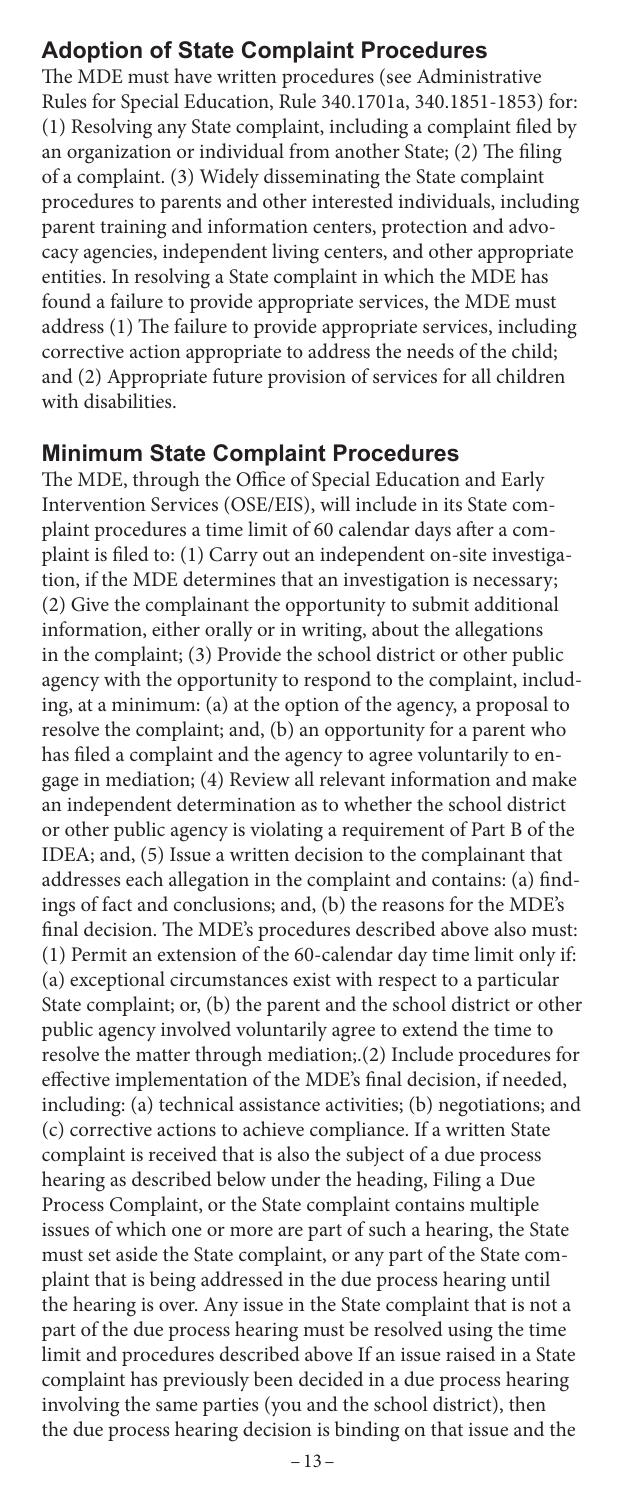MDE must inform the complainant that the decision is binding. A complaint alleging a school district's or other public agency's failure to implement a due process hearing decision must be resolved by the MDE.

#### **Filing a State Complaint**

An organization or individual may file a signed written State complaint under the procedures described above. The State complaint must include: (1) A statement that a school district or other public agency has violated: (a) Any current provision of the administrative rules for special education; (b)1976 PA 451, MCL 380.1 et seq., as it pertains to special education programs and services; (c) The individuals with disabilities education act of 2004, 20 U.S.C., chapter 33, §1400 et seq., and the regulations implementing the act, 34 C.F.R. part 300, and 34 C.F.R. part 303; (d) An intermediate school district plan; (e) An individualized education program team report, hearing officer decision, or court decision regarding special education programs or services; or, (f) The state application for federal funds under the IDEA; (2) The facts on which the statement is based; (3)The signature and contact information for the complainant; and ,(4) If alleging violations regarding a specific child: (a)The name of the child and address of the residence of the child; (b)The name of the school the child is attending; (c) In the case of a homeless child or youth, available contact information for the child, and the name of the school the child is attending; (d) A description of the nature of the problem of the child, including facts relating to the problem; and , (e) A proposed resolution of the problem to the extent known and available to the party filing the complaint at the time the complaint is filed. The complaint must allege a violation that occurred not more than one year prior to the date that the complaint is received by the MDE or the ISD. The party filing the State complaint must forward a copy of the complaint to the school district or other public agency serving the child at the same time the party files the complaint with the OSE/EIS. The MDE has developed a model form to aid in the filing of a State complaint. The model form is available at www.michigan.gov/ ose-eis. You are not required to use the model form. However, the complaint must contain the required information for filing a State complaint (See 1–4 above).

#### **Filing a Due Process Complaint**

You or the school district may file a due process complaint on any matter relating to a proposal or a refusal to initiate or change the identification, evaluation or educational placement of your child or the provision of a FAPE to your child. The due process complaint must allege a violation that happened not more than two years before you or the school district knew or should have known about the alleged action that forms the basis of the due process complaint. The above timeline does not apply to you if you could not file a due process complaint within the timeline because: (1) The school district specifically misrepresented that it had resolved the issues identified in the complaint; or, (2) The school district withheld information from you that it was required to provide you under Part B or Part C of the IDEA. The school district must inform you of free or low-cost legal and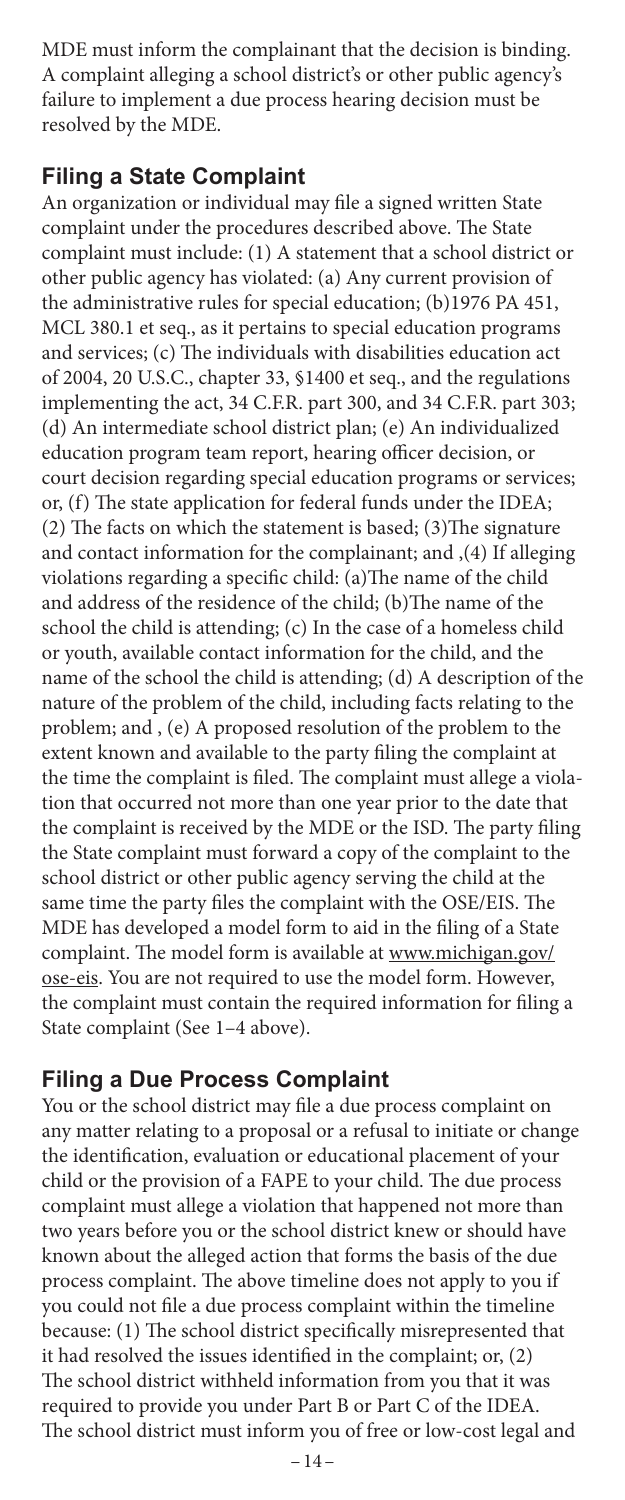other relevant services available in the area if you request the information, or if you or the school district file a due process complaint.

#### **Due Process Complaint**

 In order to request a hearing, you or the school district (or your attorney or the school district's attorney) must file a due process complaint with the MDE, and provide a copy to the other party. The complaint must contain all of the content listed below and must be kept confidential. The due process complaint must include: (1)The name of the child; (2)The address of the child's residence; (3)The name of the child's school and (4) If the child is a homeless child or youth, the child's contact information and the name of the child's school; (5) A description of the nature of the problem of the child relating to the proposed or refused action, including facts relating to the problem; and (6) A proposed resolution of the problem to the extent known and available to you or the school district at the time. You or the school district may not have a due process hearing until you or the school district (or your attorney or the school district's attorney), properly files a due process complaint that includes the information listed above. A due process complaint is properly filed when it has been received by the MDE and the other party. In order for a due process complaint to go forward, it must be considered sufficient. The due process complaint will be considered sufficient (to have met the content requirements above) unless the party receiving the due process complaint (you or the school district) notifies the ALJ and the other party in writing, within 15 calendar days of receiving the complaint, that the receiving party believes that the due process complaint does not meet the requirements listed above. Within five calendar days of receiving the notification the receiving party (you or the school district) considers a due process complaint insufficient, the ALJ must decide if the due process complaint meets the requirements listed above, and notify you and the school district in writing immediately. You or the school district may make changes to the complaint only if: (1)The other party approves of the changes in writing and is given the chance to resolve the due process complaint through a resolution meeting, described below; or, (2)The ALJ grants permission for the changes, not later than five days before the due process hearing begins. If the complaining party (you or the school district) makes changes to the due process complaint, the timelines for the resolution meeting (within 15 calendar days of receiving the complaint) and the time period for resolution (within 30 calendar days of receiving the complaint) start again on the date the amended complaint is filed. If the school district has not sent a prior written notice to you, as described under the heading, Prior Written Notice, regarding the subject matter contained in your due process complaint, the school district must, within 10 calendar days of receiving the due process complaint, send to you a response that includes: (1) An explanation of why the school district proposed or refused to take the action raised in the due process complaint; (2) A description of other options that your child's IEP Team considered and the reasons why those options were rejected; (3) A description of each evaluation procedure, assessment, record, or report the school district used as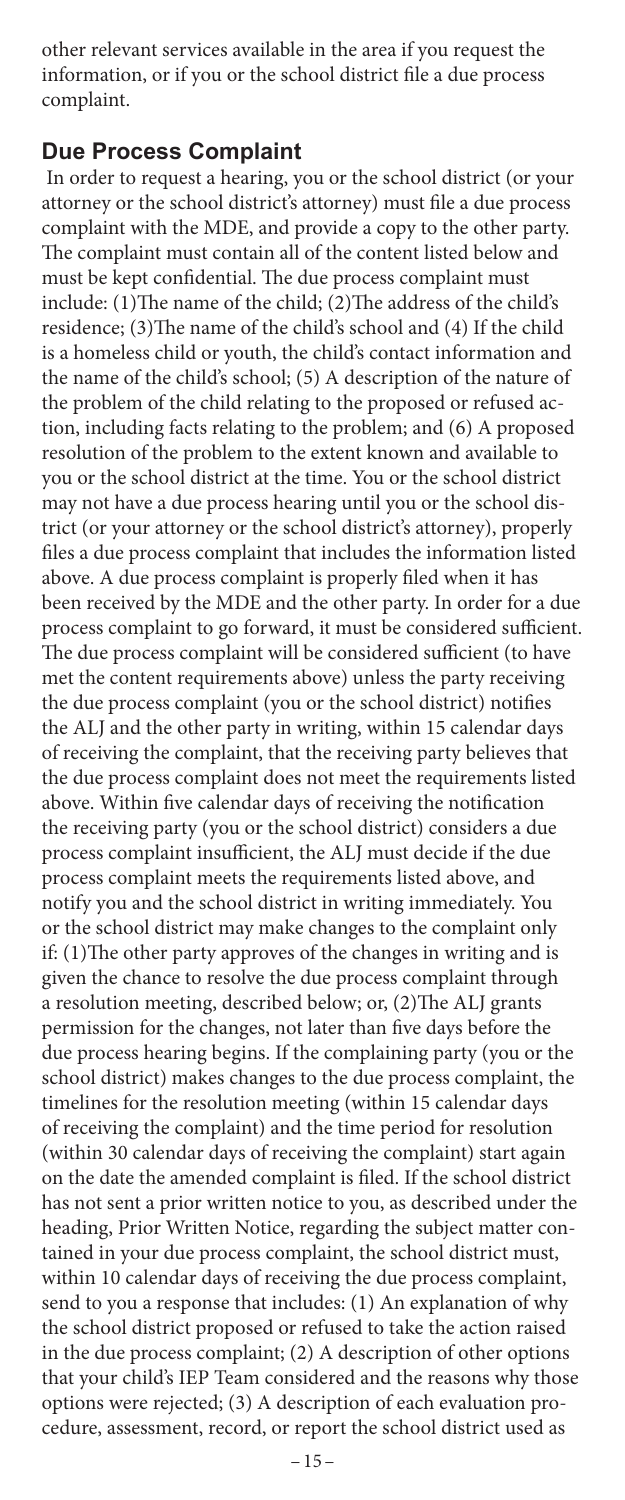the basis for the proposed or refused action; and, (4) A description of the other factors that are relevant to the school district's proposed or refused action. Providing the information in items 1-4 above does not prevent the school district from asserting that your due process complaint was insufficient Except as stated under the sub-heading immediately above, School district response to a due process complaint, the party receiving a due process complaint must, within 10 calendar days of receiving the complaint, send the other party a response that specifically addresses the issues in the complaint.

#### **Model Forms**

The MDE has developed a model form to help you file a due process complaint. You are not required to use the MDE model form. However, the due process complaint must contain the required information for filing a due process complaint. The model form is available at www.michigan.gov/ose-eis. (Note: Use of the model form does not guarantee that an ALJ would find the complaint sufficient if the other party objects to the sufficiency of the complaint.)

### **The Child's Placement While the Due Process Complaint and Hearing are Pending**

Except as provided below under the heading, Procedures When Disciplining Children with Disabilities, once a due process complaint is filed with the MDE and received by the other party, your child must remain in his or her current educational placement during the resolution process time period, and while waiting for the decision of any impartial due process hearing or court proceeding, unless you and the State or school district agree otherwise. If the due process complaint involves an application for initial admission to public school, your child, with your consent, must be placed in the regular public school program until the completion of all such proceedings. If the due process complaint involves an application for initial services under Part B of the IDEA for a child who is transitioning from being served under Part C of the IDEA to Part B of the IDEA and who is no longer eligible for Part C services because the child has turned three, the school district is not required to provide the Part C services that the child has been receiving. If the child is found eligible under Part B of the IDEA and you consent for the child to receive special education and related services for the first time, then, pending the outcome of the proceedings, the school district must provide those special education and related services that are not in dispute (those which you and the school district both agree upon).

#### **Resolution Process**

The school district must convene a resolution meeting with you and the relevant member or members of the IEP Team who have specific knowledge of the facts identified in your due process complaint. The resolution meeting must be convened within 15 calendar days after the due process complaint is filed with the MDE, and received by the school district. The due process hearing cannot begin until the resolution meeting is conducted. The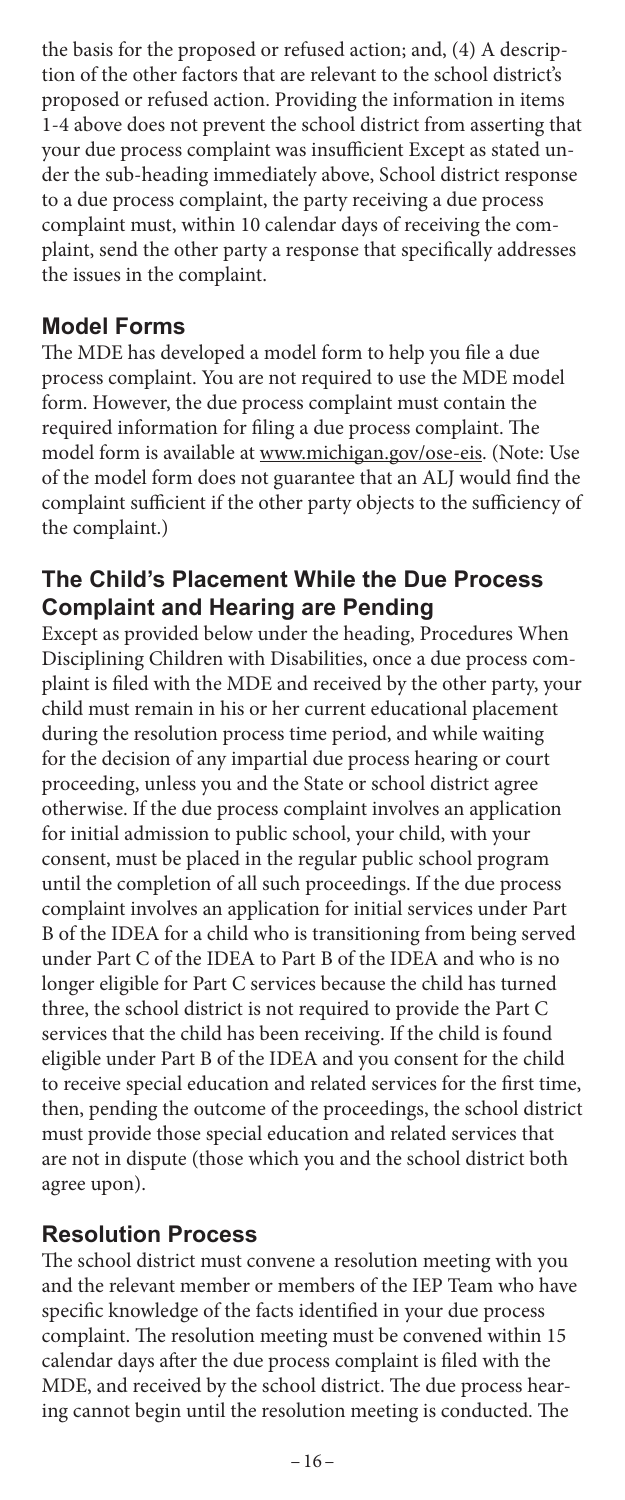meeting: (1) Must include a representative of the school district who has decision-making authority on behalf of the school district; and, (2) May not include an attorney of the school district unless you are accompanied by an attorney. You and the school district determine the relevant members of the IEP Team to attend the meeting. The purpose of the meeting is for you to discuss your due process complaint, and the facts that form the basis of the complaint, so that the school district has the opportunity to resolve the dispute. The resolution meeting is not required if: (1)You and the school district agree in writing to waive the meeting; or, (2) You and the school district agree to use the mediation process, as described under the heading, Mediation. If the school district has not resolved the due process complaint to your satisfaction within 30 calendar days of the receipt of the due process complaint (during the time period for the resolution process), the due process hearing may occur. The 45-calendar-day timeline for issuing a final decision begins at the expiration of the 30-calendar-day resolution period, with certain exceptions for adjustments made to the 30-calendar-day resolution period, as described below. Except where you and the school district have both agreed to waive the resolution process or to use mediation, your failure to participate in the resolution meeting will delay the timelines for the resolution process and due process hearing until you do participate in a meeting. If after making reasonable efforts and documenting such efforts, the school district is not able to obtain your participation in the resolution meeting, the school district may, at the end of the 30-calendar-day resolution period, request that an ALJ dismiss your due process complaint. Documentation of such efforts must include a record of the school district's attempts to arrange a mutually agreed upon time and place, such as (1) Detailed records of telephone calls made or attempted and the results of those calls; (2) Copies of correspondence sent to you and any responses received; and, (3) Detailed records of visits made to your home or place of employment and the results of those visits. If the school district fails to hold the resolution meeting within 15 calendar days of receiving notice of your due process complaint, or fails to participate in the resolution meeting, you may ask an ALJ to order that the 45-calendarday due process hearing timeline begin. If you and the school district agree in writing to waive the resolution meeting, the 45-calendar-day timeline for the due process hearing starts the next day. After the start of mediation or the resolution meeting and before the end of the 30-calendar-day resolution period, if you and the school district agree in writing that no agreement is possible, the 45-calendar-day timeline for the due process hearing starts the next day. If you and the school district agree to use the mediation process, at the end of the 30-calendar-day resolution period, both parties can agree in writing to continue the mediation until an agreement is reached. However, if either you or the school district later withdraws from the mediation process, the 45-calendar-day timeline for the due process hearing starts the next day. If a resolution to the dispute is reached at the resolution meeting, you and the school district must enter into a legally binding agreement that is: (1) Signed by you and a representative of the school district who has the authority to bind the school district; and, (2) Enforceable in any state court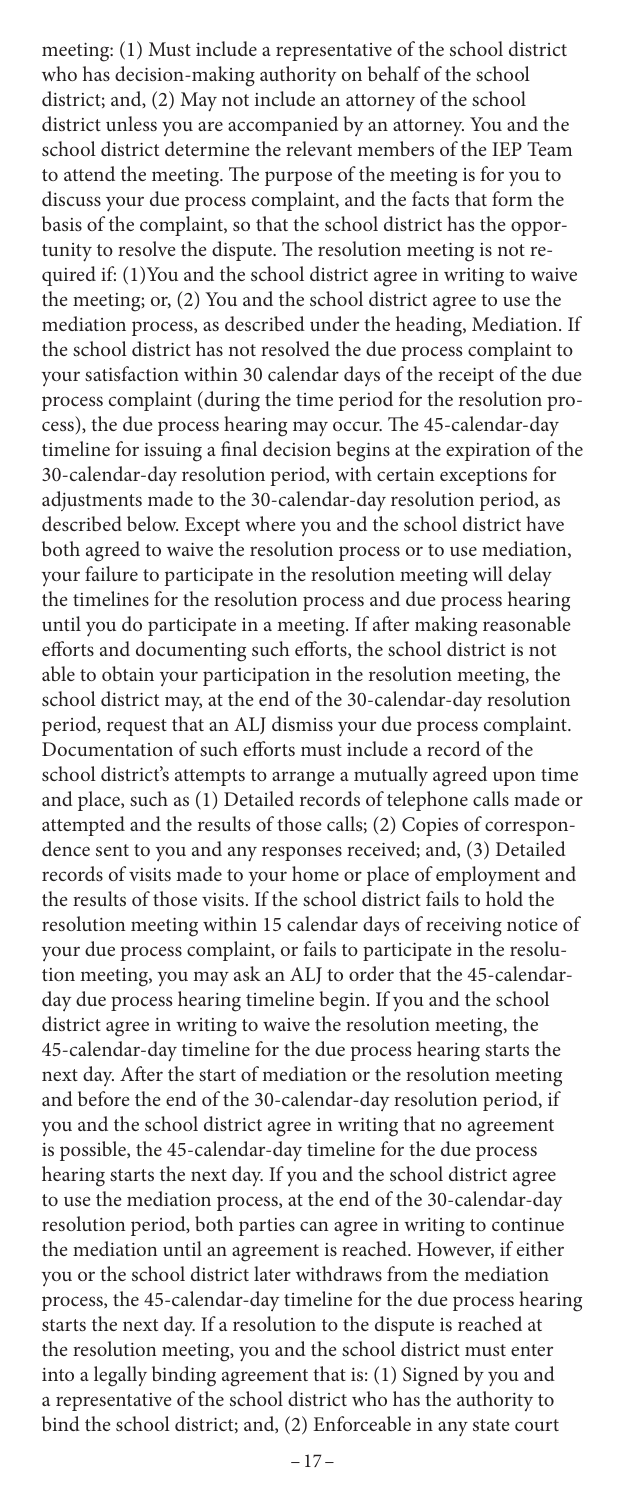of competent jurisdiction (a state court that has authority to hear this type of case) or in a district court of the United States. If you and the school district enter into an agreement as a result of a resolution meeting, either party (you or the school district) may void the agreement within 3 business days of the time that both you and the school district signed the agreement.

## **Impartial Due Process Hearing**

Whenever a due process complaint is filed, you or the school district involved in the dispute must have an opportunity for an impartial due process hearing, after following the procedures described in the Due Process Complaint and Resolution Process sections.

## **Impartial Administrative Law Judge**

At a minimum, an ALJ (1) Must not be an employee of the MDE or the school district that is involved in the education or care of the child. However, a person is not an employee of the agency solely because he/she is paid by the agency to serve as an ALJ; (2) Must not have a personal or professional interest that conflicts with the ALJ's objectivity in the hearing;(3) Must be knowledgeable and understand the provisions of the IDEA, and federal and state regulations pertaining to the IDEA, and legal interpretations of the IDEA by federal and state courts; and, (4) Must have the knowledge and ability to conduct hearings, and to make and write decisions, consistent with appropriate, standard legal practice. ALJs are State classified civil service employees who are attorneys and who are employed by the State Office of Administrative Hearings and Rules (SOAHR). The MDE (through the SOAHR) keeps a list that includes a statement of the qualifications of those persons who serve as ALJs.

# **Subject Matter of Due Process Hearing**

The party (you or the school district) that requests the due process hearing may not raise issues at the due process hearing that were not addressed in the due process complaint, unless the other party agrees.

## **Timeline for Requesting a Hearing**

You or the school district must file a due process complaint within two years of the date you or the school district knew or should have known about the issue(s) addressed in the complaint.

# **Exceptions to the Timeline**

The above timeline does not apply to you if you could not file a due process complaint because: (1) The school district specifically misrepresented that it had resolved the problem or issue that you are raising in your complaint; or, (2) The school district withheld information from you that it was required to provide to you under Part B or Part C of the IDEA.

# **Hearing Rights**

Any party to a due process hearing (including a hearing relating to disciplinary procedures) has the right to: (1) Be accompanied and advised by a lawyer and/or persons with special knowledge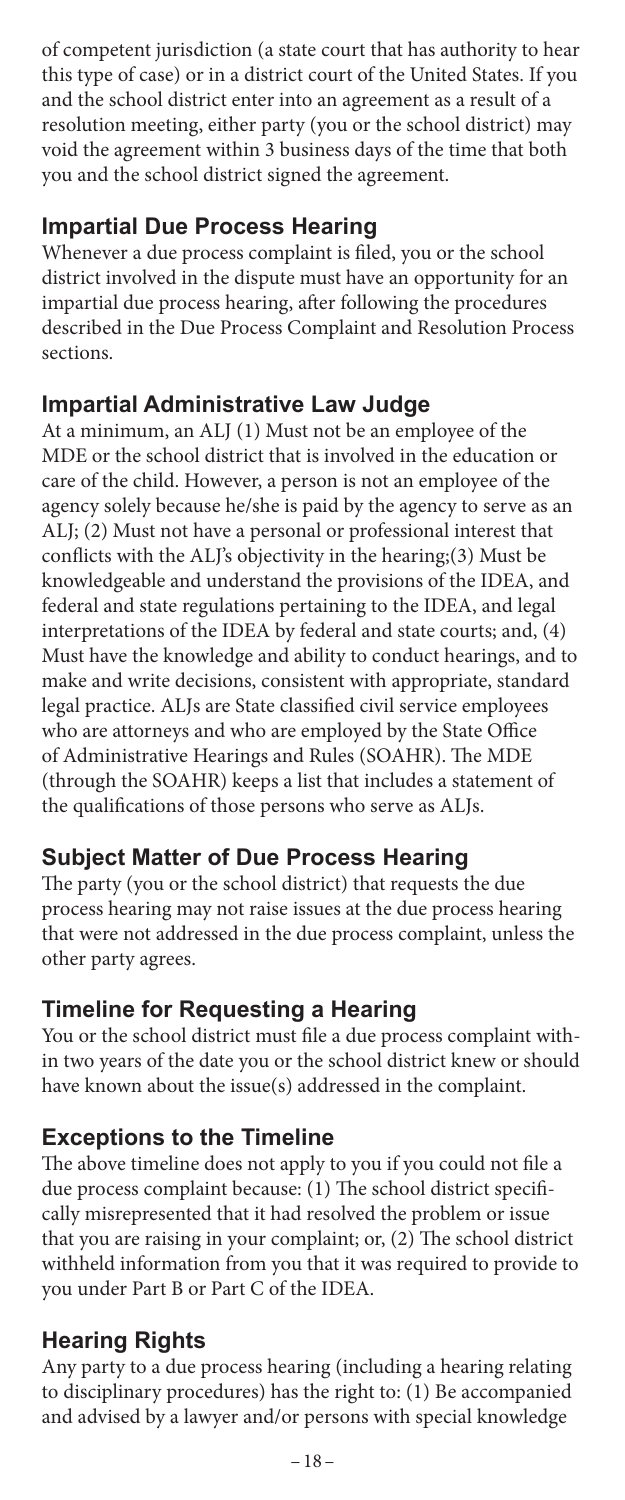or training regarding the problems of children with disabilities; (2) Present evidence and confront, cross-examine, and compel the attendance of witnesses; (3) Prohibit the introduction of any evidence at the hearing that has not been disclosed to that party at least five business days before the hearing; (4) Obtain a written, or, at your option, electronic, word-for-word record of the hearing; and (5) Obtain written, or, at your option, electronic findings of fact and decisions. At least five business days prior to a due process hearing, you and the school district must disclose to each other all evaluations completed by that date and recommendations based on those evaluations that you or the school district intend to use at the hearing. An ALJ may prevent any party that fails to comply with this requirement from introducing the relevant evaluation or recommendation at the hearing without the consent of the other party. You must be given the right to: (1) Have your child present; (2) Open the hearing to the public; and, (3) Have the record of the hearing, the findings of fact and decisions provided to you at no cost.

## **Hearing Decisions**

An ALJ's decision on whether your child received a FAPE must be based on substantive grounds. In matters alleging a procedural violation, an ALJ may find that your child did not receive FAPE only if the procedural inadequacies: (1) Impeded with your child's right to a FAPE; (2) Significantly impeded with your opportunity to participate in the decision-making process regarding the provision of a FAPE to your child; or, (3) Caused a deprivation of an educational benefit.

## **Construction Clause**

None of the provisions described above can be interpreted to prevent an ALJ from ordering a school district to comply with the requirements in the procedural safeguards section of the federal regulations under Part B of the IDEA (34 CFR §§300.500 through 300.536).

## **Separate Request for a Due Process Hearing**

Nothing in the procedural safeguards section of the federal regulations under Part B of the IDEA (34 CFR §§300.500 through 300.536) can be interpreted to prevent you from filing a separate due process complaint on an issue separate from a due process complaint already filed.

## **Findings and Decision to Advisory Panel and General Public**

The MDE, after deleting any personally identifiable information, must: (1) Provide the findings and decisions in the due process hearing to the State special education advisory committee; and, (2) Make those findings and decisions available to the public.

## **Finality of Decision; Appeal; Impartial Review**

A decision made in a due process hearing (including a hearing relating to disciplinary procedures) is final, except that any party involved in the hearing (you or the school district) may appeal the decision by bringing a civil action, as described below.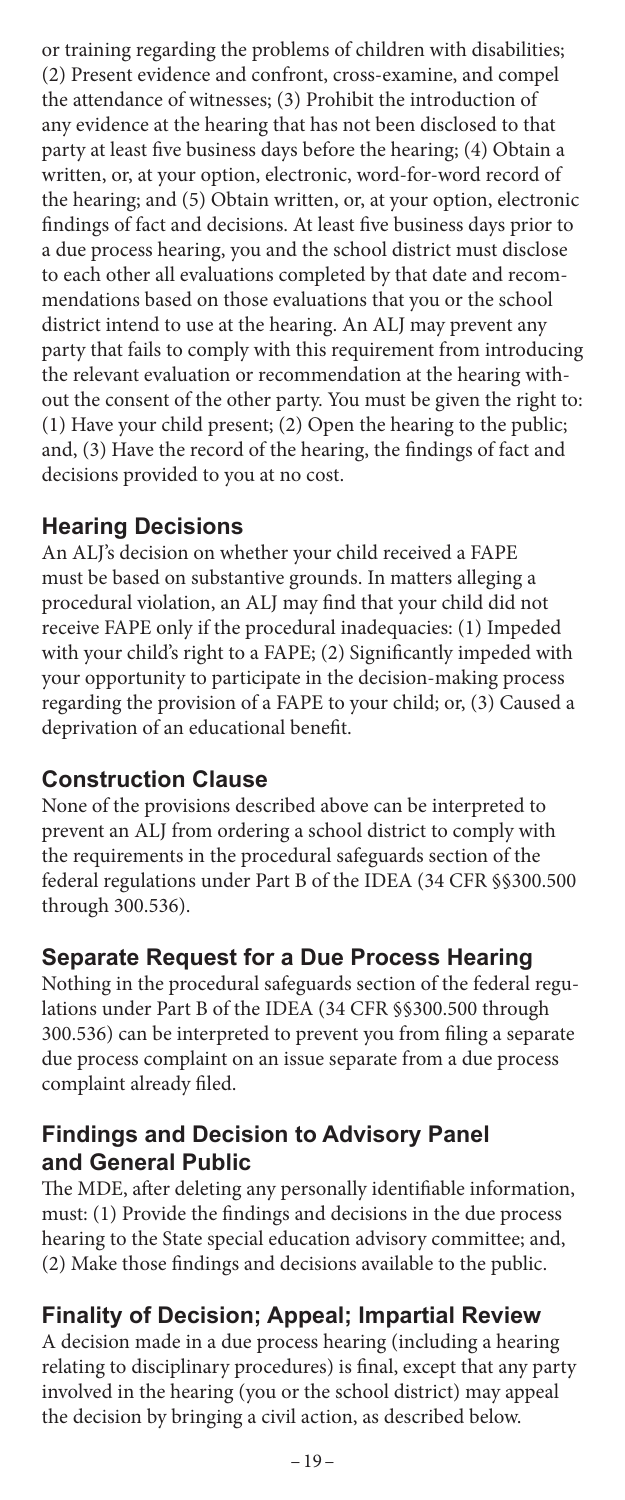## **Timelines and Convenience of Hearings**

The MDE must ensure that not later than 45 calendar days after the expiration of the 30-calendar-day period for resolution meetings or, not later than 45 calendar days after the expiration of the adjusted time period as described under the sub-heading, Adjustments to the 30-calendar-day resolution period: (1) A final decision is reached in the hearing; and (2) A copy of the decision is mailed to each of the parties. An ALJ may grant specific extensions of time beyond the 45-calendar-day time period described above at the request of either party. Each hearing must be conducted at a time and place that is reasonably convenient to you and your child.

## **Civil Actions, Including the Time Period in Which to File Those Actions**

Any party (you or the school district) who does not agree with the findings and decision in the due process hearing (including a hearing relating to disciplinary procedures) has the right to bring a civil action with respect to the matter that was the subject of the due process hearing. The action may be brought in a state court of competent jurisdiction (a state court that has authority to hear this type of case) or in a district court of the United States without regard to the amount in dispute. The party (you or the school district) bringing the action shall have 90 calendar days from the date of the decision of the ALJ to file a civil action. In any civil action, the court: (1) Receives the records of the administrative proceedings; (2) Hears additional evidence at your request or at the school district's request; and (3) Bases its decision on the preponderance of the evidence and grants the relief that the court determines to be appropriate.

## **Jurisdiction of District Courts**

The district courts of the United States have authority to rule on actions brought under Part B of the IDEA without regard to the amount in dispute.

#### **Rule of Construction**

Nothing in Part B of the IDEA restricts or limits the rights, procedures, and remedies available under the U.S. Constitution, the Americans with Disabilities Act of 1990, Title V of the Rehabilitation Act of 1973 (Section 504), or other federal laws protecting the rights of children with disabilities, except that before the filing of a civil action under these laws seeking relief that is also available under Part B of the IDEA, the due process procedures described above must be exhausted to the same extent as would be required if the party filed the action under Part B of the IDEA. This means that you may have remedies available under other laws that overlap with those available under the IDEA, but in general, to obtain relief under those other laws; you must first use the available administrative remedies under the IDEA (i.e., the due process complaint, resolution meeting, and impartial due process hearing procedures) before going directly into court.

## **Attorney Fees**

In any action or proceeding brought under Part B of the IDEA, if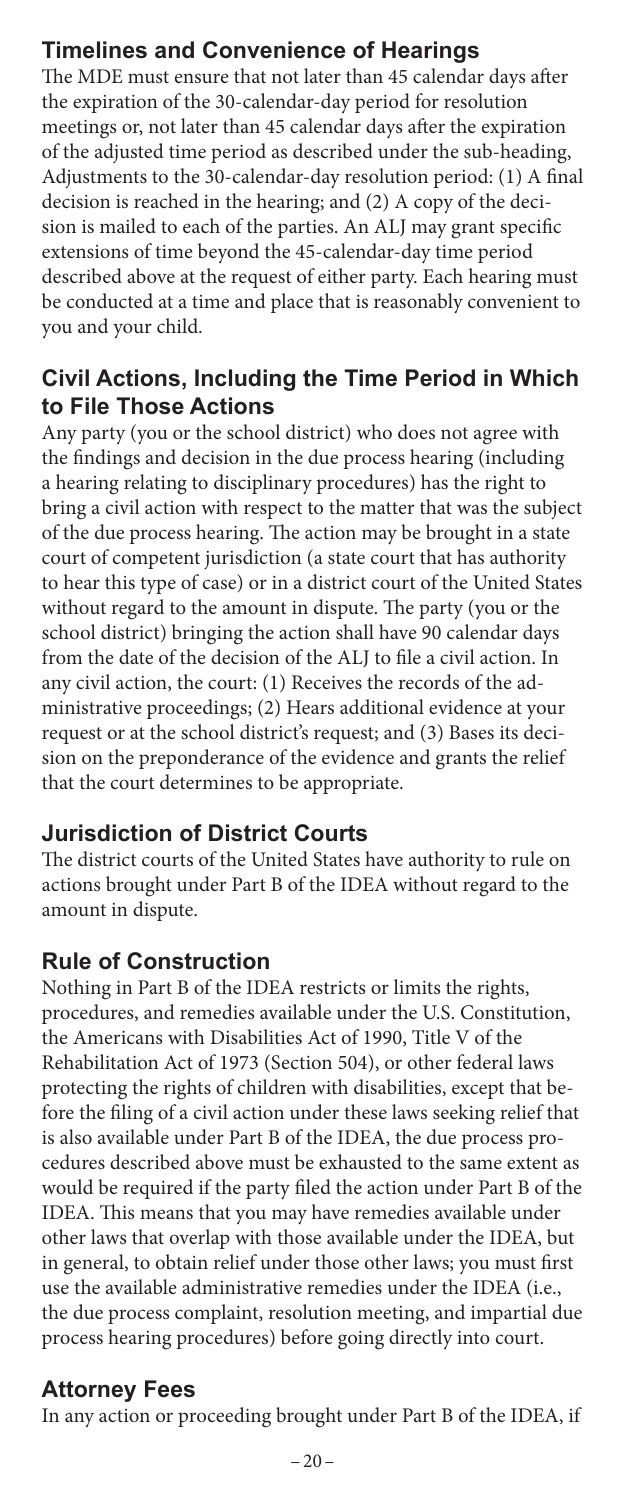you prevail, the court, in its discretion, may award reasonable attorneys' fees as part of the costs to you. In any action or proceeding brought under Part B of the IDEA, the court, in its discretion, may award reasonable attorneys' fees as part of the costs to a prevailing state educational agency or school district, to be paid by your attorney, if the attorney: (a) filed a complaint or court case that the court finds is frivolous, unreasonable, or without foundation; or, (b) continued to litigate after the litigation clearly became frivolous, unreasonable, or without foundation; or In any action or proceeding brought under Part B of the IDEA, the court, in its discretion, may award reasonable attorneys' fees as part of the costs to a prevailing state educational agency or school district, to be paid by you or your attorney, if your request for a due process hearing or later court case was presented for any improper purpose, such as to harass, to cause unnecessary delay, or to unnecessarily increase the cost of the action or proceeding. A court awards reasonable attorneys' fees as follows: (1) Fees must be based on rates prevailing in the community in which the action or hearing arose for the kind and quality of services furnished. No bonus or multiplier may be used in calculating the fees awarded; (2) Fees may not be awarded and related costs may not be reimbursed in any action or proceeding under Part B of the IDEA for services performed after a written offer of settlement to you if: (a) The offer is made within the time prescribed by Rule 68 of the Federal Rules of Civil Procedure or, in the case of a due process hearing, at any time more than 10 calendar days before the proceeding begins;(b) The offer is not accepted within 10 calendar days; and, (c) The court or ALJ finds that the relief finally obtained by you is not more favorable to you than the offer of settlement. Despite these restrictions, an award of attorneys' fees and related costs may be made to you if you prevail and you were substantially justified in rejecting the settlement offer. (1) Fees may not be awarded relating to any meeting of the IEP Team unless the meeting is held as a result of an administrative proceeding or court action; (2) Fees also may not be awarded for mediation as described under the heading, Mediation. A resolution meeting, as described under the heading, Resolution meeting is not considered a meeting convened as a result of an administrative hearing or court action, and also is not considered an administrative hearing or court action for purposes of these attorneys' fees provisions. The court reduces, as appropriate, the amount of the attorneys' fees awarded under Part B of the IDEA, if the court finds that: (1) You, or your attorney, during the course of the action or proceeding, unreasonably delayed the final resolution of the dispute; (2) The amount of the attorneys' fees otherwise authorized to be awarded unreasonably exceeds the hourly rate prevailing in the community for similar services by attorneys of reasonably similar skill, reputation, and experience; (3) The time spent and legal services furnished were excessive considering the nature of the action or proceeding; or, (4)The attorney representing you did not provide to the school district the appropriate information in the due process request notice as described under the heading, Due Process Complaint. However, the court may not reduce fees if the court finds that the state or school district unreasonably delayed the final resolution of the action or proceeding or there was a violation under the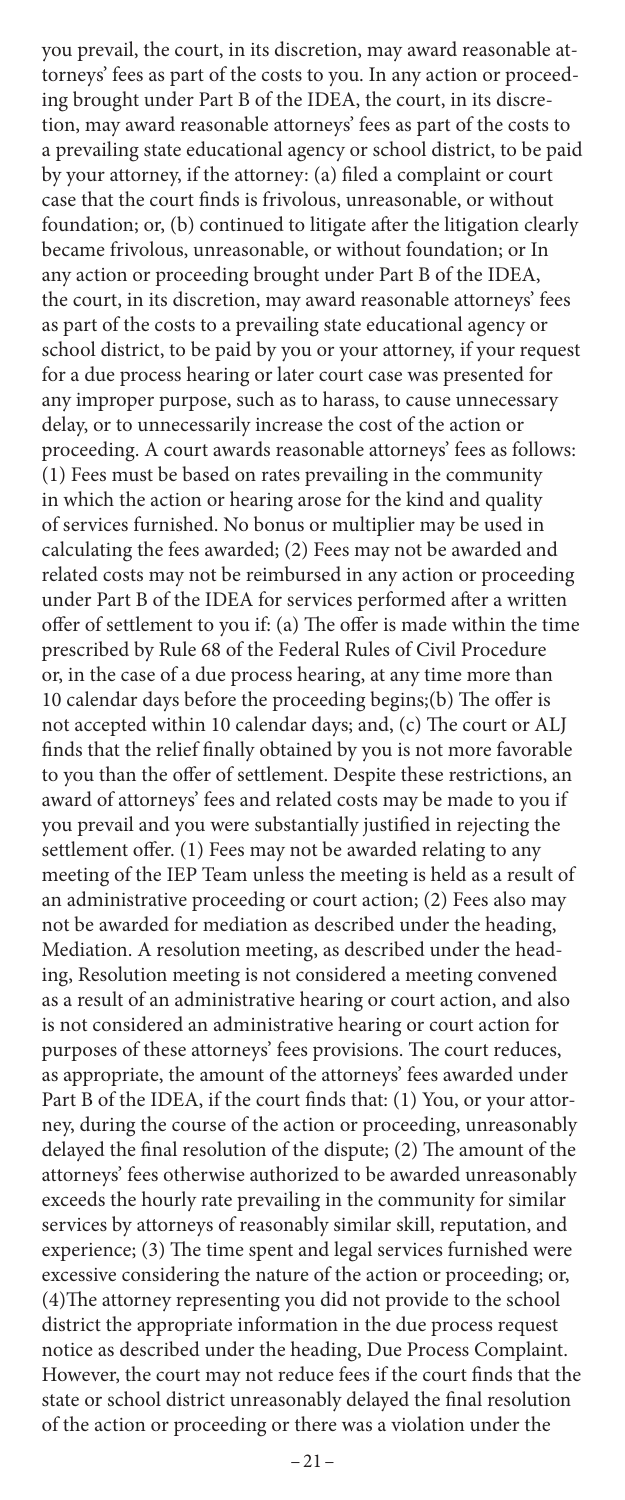procedural safeguards provisions of Part B of the IDEA.

#### **Authority of School Personnel**

School personnel may consider any unique circumstances on a case-by-case basis, when determining whether a change of placement, made in accordance with the following requirements related to discipline, is appropriate for a child with a disability who violates a school code of student conduct to the extent that they also take such action for children without disabilities. School personnel may, for not more than 10 school days in a row, remove a child with a disability who violates a code of student conduct from his or her current placement to an appropriate interim alternative educational setting, another setting, or suspension. School personnel may also impose additional removals of the child of not more than 10 school days in a row in that same school year for separate incidents of misconduct; as long as those removals do not constitute a change of placement (see Change of Placement Because of Disciplinary Removals for the definition, below). Once a child with a disability has been removed from his or her current placement for a total of 10 school days in the same school year, the school district must, during any subsequent days of removal in that school year, provide services to the extent required below under the sub-heading, Services. If the behavior that violated the student code of conduct was not a manifestation of the child's disability (see Manifestation determination, below) and the disciplinary change of placement would exceed 10 school days in a row, school personnel may apply the disciplinary procedures to that child with a disability in the same manner and for the same duration as it would to children without disabilities, except that the school must provide services to that child as described below under Services. The child's IEP Team determines the interim alternative educational setting for such services. The services that must be provided to a child with a disability who has been removed from the child's current placement may be provided in an interim alternative educational setting. A school district is only required to provide services to a child with a disability who has been removed from his or her current placement for 10 school days or less in that school year, if it provides services to a child without disabilities who has been similarly removed. Michigan does not require services to students who are non-disabled who have been removed for disciplinary reasons. A child with a disability who is removed from the child's current placement for more than 10 school days must: (1) Continue to receive educational services, so as to enable the child to continue to participate in the general education curriculum, although in another setting, and to progress toward meeting the goals set out in the child's IEP; and, (2) Receive, as appropriate, a functional behavioral assessment (FBA), and behavioral intervention services and modifications, that are designed to address the behavior violation so that it does not happen again. After a child with a disability has been removed from his or her current placement for 10 school days in that same school year, and if the current removal is for 10 school days in a row or less and if the removal is not a change of placement (see definition below), then school personnel, in consultation with at least one of the child's teachers, determine the extent to which services are needed to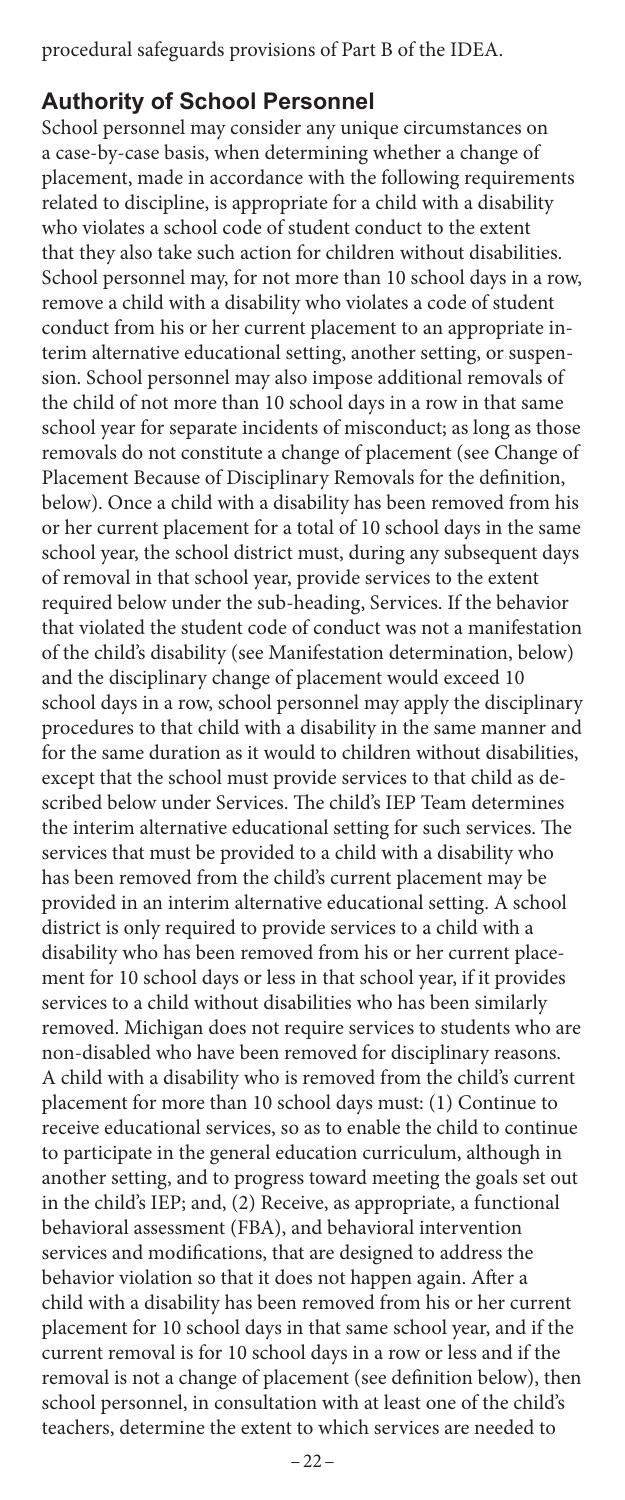enable the child to continue to participate in the general education curriculum, although in another setting, and to progress toward meeting the goals set out in the child's IEP. If the removal is a change of placement (see definition below), the child's IEP Team determines the appropriate services to enable the child to continue to participate in the general education curriculum, although in another setting, and to progress toward meeting the goals set out in the child's IEP.

#### **Manifestation Determination**

Within 10 school days of any decision to change the placement of a child with a disability because of a violation of a code of student conduct, (except for a removal that is for 10 school days in a row or less and not a change of placement), the school district, the parent, and relevant members of the IEP Team (as determined by the parent and the school district) must review all relevant information in the student's file, including the child's IEP, any teacher observations, and any relevant information provided by the parents to determine: (1) If the conduct in question was caused by, or had a direct and substantial relationship to, the child's disability; or, (2 )If the conduct in question was the direct result of the school district's failure to implement the child's IEP. If the school district, the parent, and relevant members of the child's IEP Team determine that either of those conditions was met, the conduct must be determined to be a manifestation of the child's disability. If the school district, the parent, and relevant members of the child's IEP Team determine that the conduct in question was the direct result of the school district's failure to implement the IEP, the school district must take immediate action to remedy those deficiencies. If the school district, the parent, and relevant members of the IEP Team determine that the conduct was a manifestation of the child's disability, the IEP Team must either: (1) Conduct a FBA, unless the school district had conducted a FBA before the behavior that resulted in the change of placement occurred, and implement a behavioral intervention plan (BIP) for the child; or, (2) If a BIP already has been developed, review the BIP, and modify it, as necessary, to address the behavior. Except as described below under the sub-heading, special circumstances, the school district must return the child to the placement from which the child was removed, unless the parent and the district agree to a change of placement as part of the modification of the BIP. Whether or not the behavior was a manifestation of the child's disability, school personnel may remove a student to an interim alternative educational setting (determined by the child's IEP Team) for up to 45 school days, if the child: (1) Carries a weapon to school or has a weapon at school, on school premises, or at a school function under the jurisdiction of the MDE or a school district; (2 ) Knowingly has or uses illegal drugs, or sells or solicits the sale of a controlled substance while at school, on school premises, or at a school function under the jurisdiction of the MDE or a school district; or, (3) Has inflicted serious bodily injury upon another person while at school, on school premises, or at a school function under the jurisdiction of the MDE or a school district.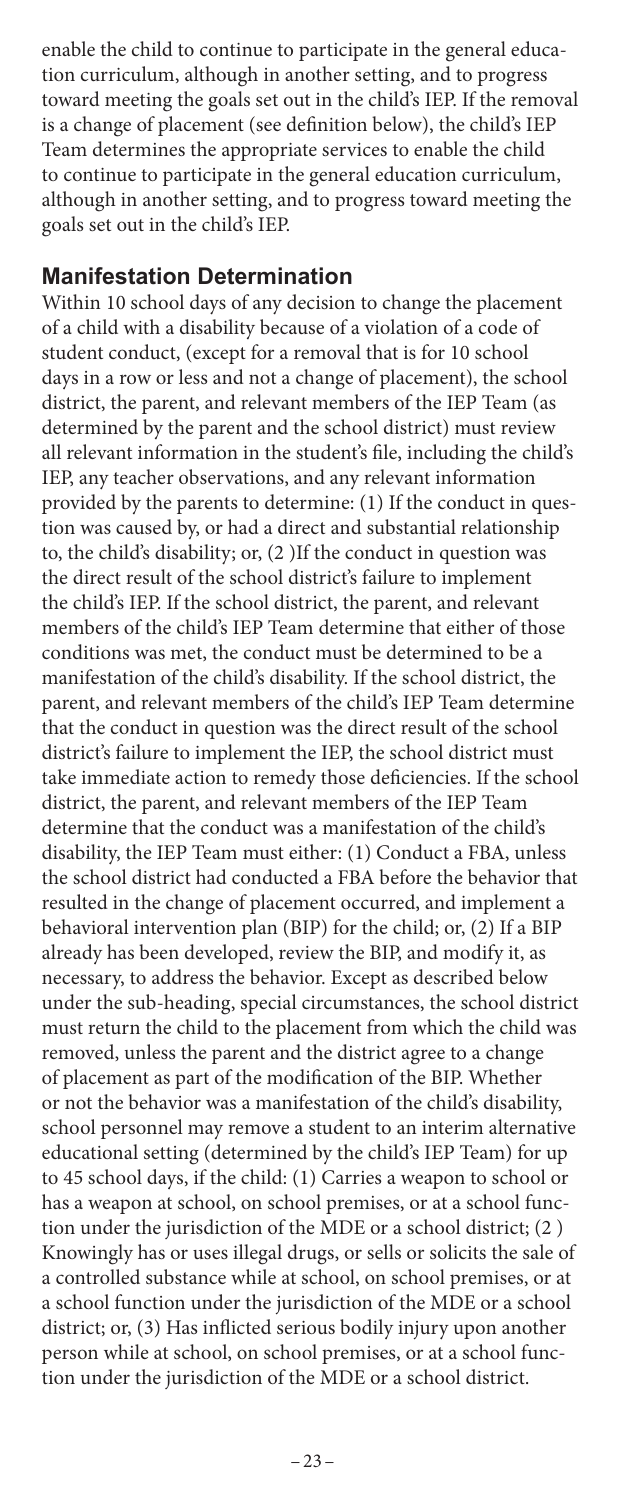## **Definitions**

Controlled substance means a drug or other substance identified under schedules I, II, III, IV, or V in section 202(c) of the Controlled Substances Act (21 U.S.C. 812(c)). Illegal drug means a controlled substance; but does not include a controlled substance that is legally possessed or used under the supervision of a licensed health-care professional or that is legally possessed or used under any other authority under that Act or under any other provision of Federal law. Serious bodily injury has the meaning given the term "serious bodily injury" under paragraph (3) of subsection (h) of section 1365 of title 18, United States Code. (See attachment A.) Weapon has the meaning given the term "dangerous weapon" under paragraph (2) of the first subsection (g) of section 930 of title 18, United States Code. (See attachment A.)

## **Notification**

On the date it makes the decision to make a removal that is a change of placement of the child because of a violation of a code of student conduct, the school district must notify the parents of that decision, and provide the parents with a procedural safeguards notice.

## **Change of Placement Because of Disciplinary Removals**

A removal of a child with a disability from the child's current educational placement is a change of placement if: (1) The removal is for more than 10 school days in a row; or, (2) The child has been subjected to a series of removals that constitute a pattern because: (a) The series of removals total more than 10 school days in a school year; (b) The child's behavior is substantially similar to the child's behavior in previous incidents that resulted in the series of removals; and, (c) Of such additional factors as the length of each removal, the total amount of time the child has been removed, and the proximity of the removals to one another. Whether a pattern of removals constitutes a change of placement is determined on a case-by-case basis by the school district and, if challenged, is subject to review through due process and judicial proceedings.

## **Determination of Setting**

The IEP Team must determine the interim alternative educational setting for removals that are changes of placement, and removals under the headings, Additional authority and Special circumstances, above.

# **Appeal**

The parent of a child with a disability may file a due process complaint (see above) to request a due process hearing if he or she disagrees with: (1) Any decision regarding placement made under these discipline provisions; or, (2) The manifestation determination described above. The school district may file a due process complaint (see above) to request a due process hearing if it believes that maintaining the current placement of the child is substantially likely to result in injury to the child or to others.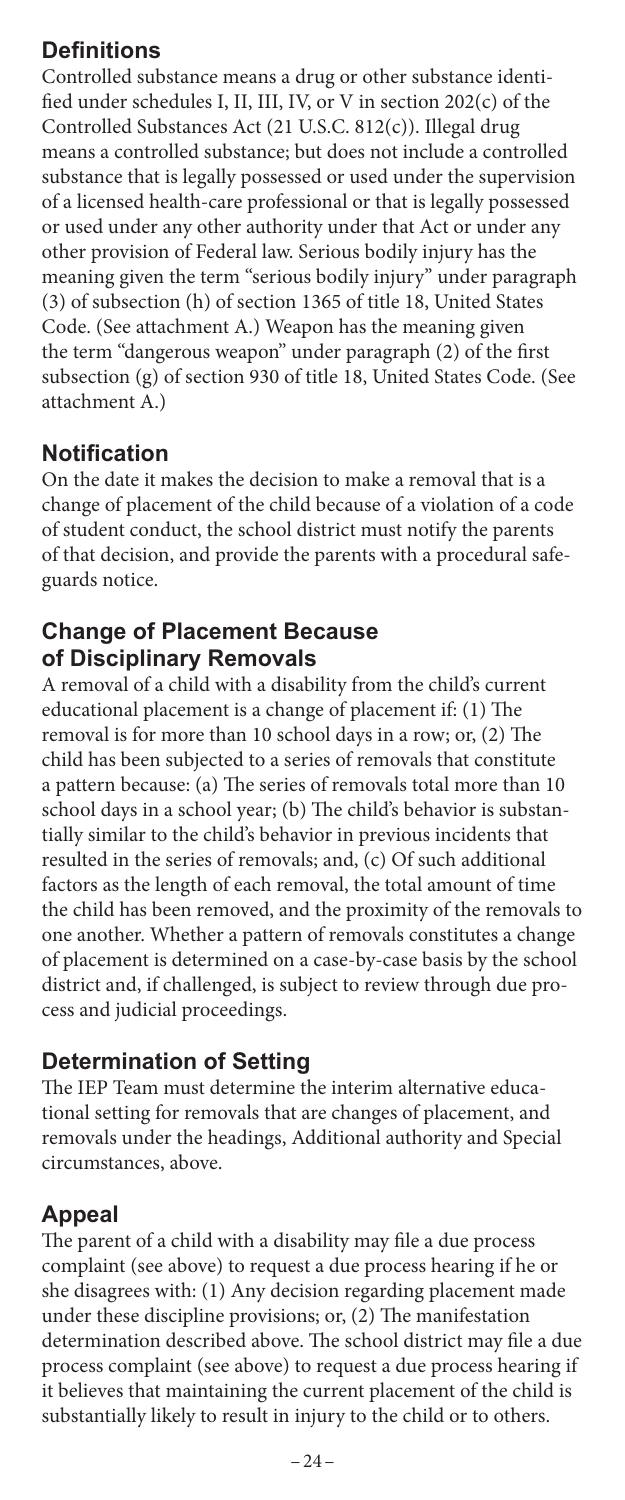# **Authority of an Administrative Law Judge**

An ALJ that meets the requirements described under the subheading, An impartial administrative law judge, must conduct the due process hearing and make a decision. The ALJ may (1) Return the child with a disability to the placement from which the child was removed if the ALJ determines that the removal was a violation of the requirements described under the heading, Authority of School Personnel, or that the child's behavior was a manifestation of the child's disability; or, (2) Order a change of placement of the child with a disability to an appropriate interim alternative educational setting for not more than 45 school days if the ALJ determines that maintaining the current placement of the child is substantially likely to result in injury to the child or to others. These hearing procedures may be repeated, if the school district believes that returning the child to the original placement is substantially likely to result in injury to the child or to others. Whenever a parent or a school district files a due process complaint to request such a hearing, a hearing must be held that meets the requirements described under the headings, Due Process Complaint, Hearings on Due Process Complaints, except as follows: (1) The MDE arranges for an expedited due process hearing, which must occur within 20 school days of the date the hearing is requested and must result in a determination within 10 school days after the hearing; (2) Unless the parents and the school district agree in writing to waive the meeting, or agree to use mediation, a resolution meeting must occur within 7 calendar days of receiving notice of the due process complaint. The hearing may proceed unless the matter has been resolved to the satisfaction of both parties within 15 calendar days of receipt of the due process complaint. A decision made in an expedited due process hearing is final, except that any party involved in the hearing (you or the school district) may bring a civil action, as described under the heading "Civil Actions, Including the Time Period in Which to File Those Actions."

## **Placement During Appeals**

When, as described above, the parent or school district has filed a due process complaint related to disciplinary matters, the child must (unless the parent and the MDE or school district agree otherwise) remain in the interim alternative educational setting pending the decision of the hearing officer, or until the expiration of the time period of removal as provided for and described under the heading, Authority of School Personnel, whichever occurs first.

## **Protections for Children Not Yet Eligible for Special Education and Related Services**

If a child has not been determined eligible for special education and related services and violates a code of student conduct, but the school district had knowledge (as determined below) before the behavior that brought about the disciplinary action occurred, that the child was a child with a disability, then the child may assert any of the protections described in this notice. A school district must be deemed to have knowledge that a child is a child with a disability if, before the behavior that brought about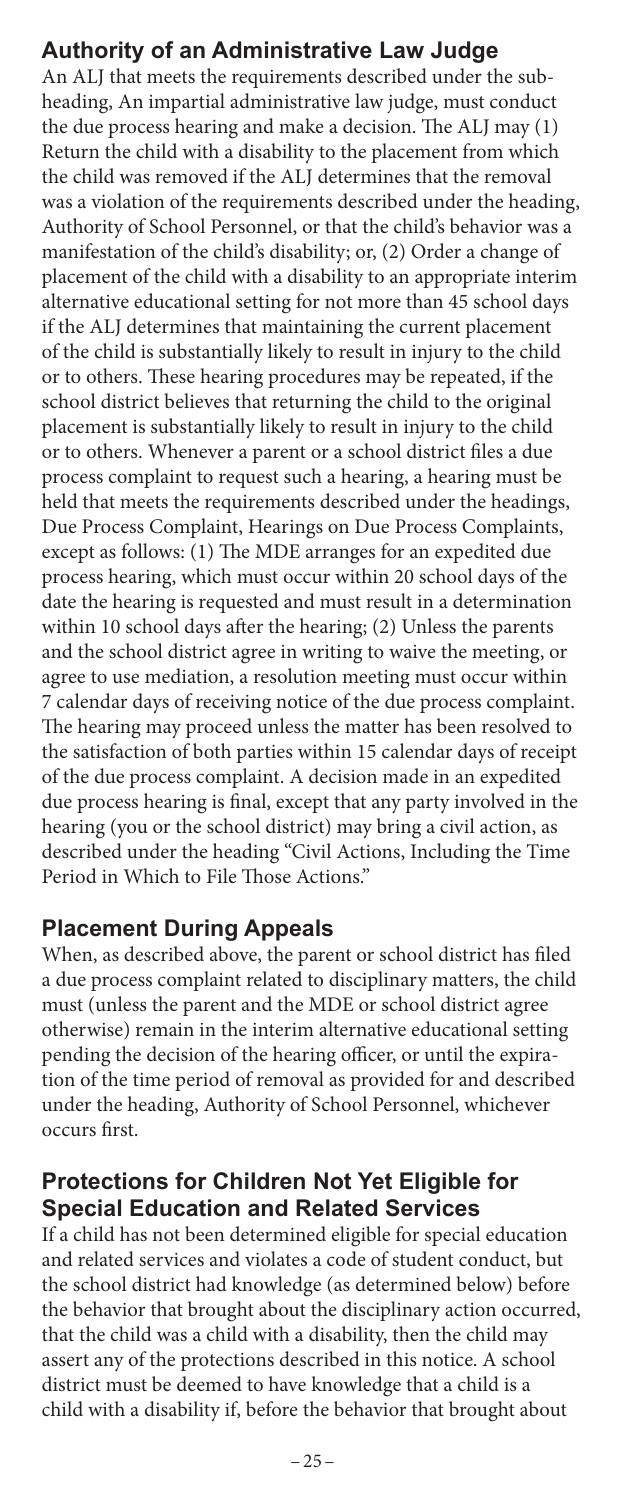the disciplinary action occurred: (1) The parent of the child expressed concern in writing that the child is in need of special education and related services to supervisory or administrative personnel of the appropriate educational agency, or a teacher of the child; (2) The parent requested an evaluation related to eligibility for special education and related services under Part B of the IDEA; or, The child's teacher, or other school district personnel expressed specific concerns about a pattern of behavior demonstrated by the child directly to the school district's director of special education or to other supervisory personnel of the school district. A school district would not be deemed to have such knowledge if: (1) The child's parent has not allowed an evaluation of the child or has refused special education services; or, (2) The child has been evaluated and determined to not be a child with a disability under Part B of the IDEA. If prior to taking disciplinary measures against the child, a school district does not have knowledge that a child is a child with a disability, as described above under the sub-headings, Basis of Knowledge for Disciplinary Matters and Exception, the child may be subjected to the disciplinary measures that are applied to children without disabilities who engaged in comparable behaviors. However, if a request is made for an evaluation of a child during the time period in which the child is subjected to disciplinary measures, the evaluation must be conducted in an expedited manner. Until the evaluation is completed, the child remains in the educational placement determined by school authorities, which can include suspension or expulsion without educational services. If the child is determined to be a child with a disability, taking into consideration information from the evaluation conducted by the school district, and information provided by the parents, the school district must provide special education and related services in accordance with Part B of the IDEA, including the disciplinary requirements described above.

#### **Referral to and Action by Law Enforcement and Judicial Authorities**

Part B of the IDEA does not: (1) Prohibit an agency from reporting a crime committed by a child with a disability to appropriate authorities; or, (2) Prevent state law enforcement and judicial authorities from exercising their responsibilities with regard to the application of federal and state law to crimes committed by a child with a disability.

## **Transmittal of Records**

If a school district reports a crime committed by a child with a disability, the school district: (1) Must ensure that copies of the child's special education and disciplinary records are transmitted for consideration by the authorities to whom the agency reports the crime; and (2) May transmit copies of the child's special education and disciplinary records only to the extent permitted by the FERPA.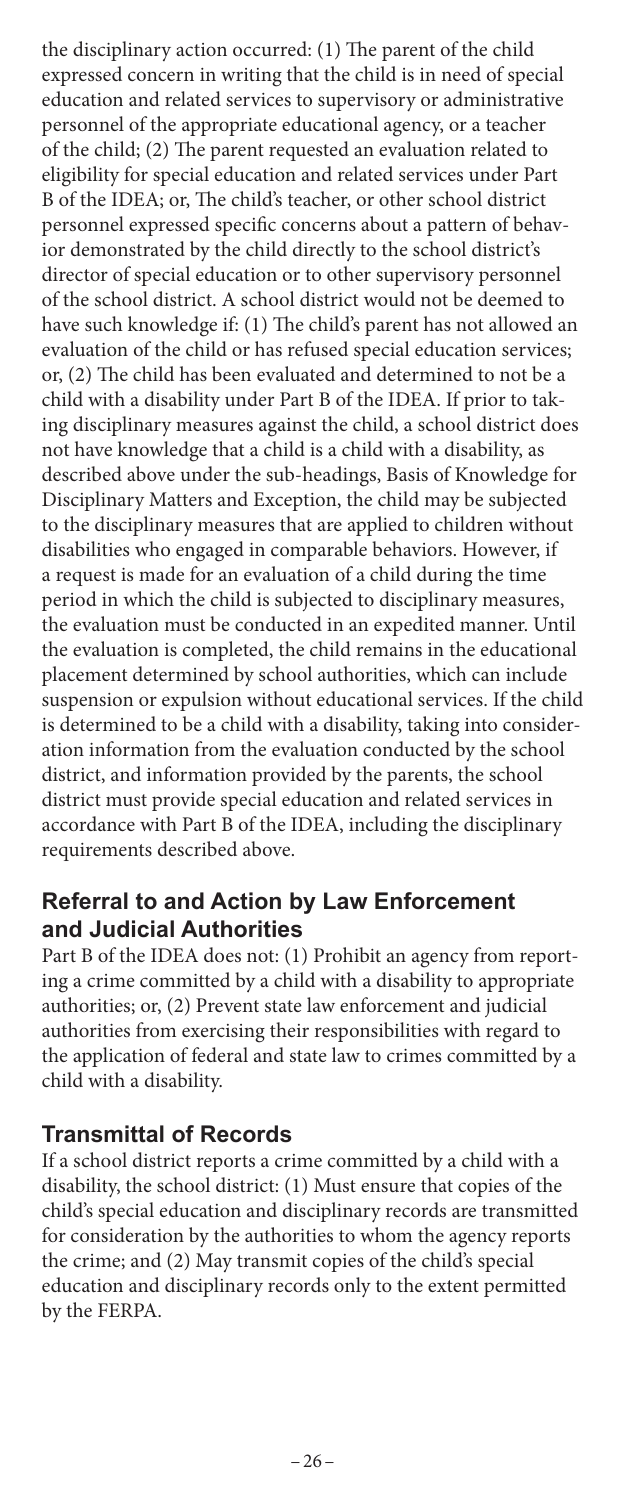### **Requirements for Unilateral Placement by Parents of Children in Private Schools at Public Expense**

Part B of the IDEA does not require a school district to pay for the cost of education, including special education and related services, of your child with a disability at a private school or facility if the school district made a FAPE available to your child and you choose to place the child in a private school or facility. However, the school district where the private school is located must include your child in the population whose special education needs are addressed under the Part B provisions regarding children who have been placed by their parents in a private school under 34 CFR §§300.131 through 300.144. If your child previously received special education and related services under the authority of a school district, and you choose to enroll your child in a private preschool, elementary school, or secondary school without the consent of or referral by the school district, a court or an ALJ may require the agency to reimburse you for the cost of that enrollment if the court or ALJ finds that the agency had not made a FAPE available to your child in a timely manner prior to that enrollment and that the private placement is appropriate. An ALJ or court may find your placement to be appropriate, even if the placement does not meet the State standards that apply to education provided by the MDE and school districts. The cost of reimbursement described in the paragraph above may be reduced or denied: (1) If: (a) At the most recent IEP meeting that you attended prior to your removal of your child from the public school, you did not inform the IEP Team that you were rejecting the placement proposed by the school district to provide FAPE to your child, including stating your concerns and your intent to enroll your child in a private school at public expense; or, (b) At least 10 business days (including any holidays that occur on a business day) prior to your removal of your child from the public school, you did not give written notice to the school district of that information; (2) If, prior to your removal of your child from the public school, the school district provided prior written notice to you, of its intent to evaluate your child (including a statement of the purpose of the evaluation that was appropriate and reasonable), but you did not make the child available for the evaluation; or upon a court's finding that your actions were unreasonable. However, the cost of reimbursement: (1) Must not be reduced or denied for failure to provide the notice if: (a) The school prevented you from providing the notice; (b) You had not received notice of your responsibility to provide the notice described above; or, (c) Compliance with the above requirements would likely result in physical harm to your child; and, (2) May, in the discretion of the court or an ALJ, not be reduced or denied for the parents' failure to provide the required notice if: (a) The parent is not literate or cannot write in English; or (b) Compliance with the above requirements would likely result in serious emotional harm to the child.

### **Transfer of Parental Rights at Age of Majority**

When a student with a disability reaches the age of majority (age 18 in Michigan if a legal guardian has not been appointed by